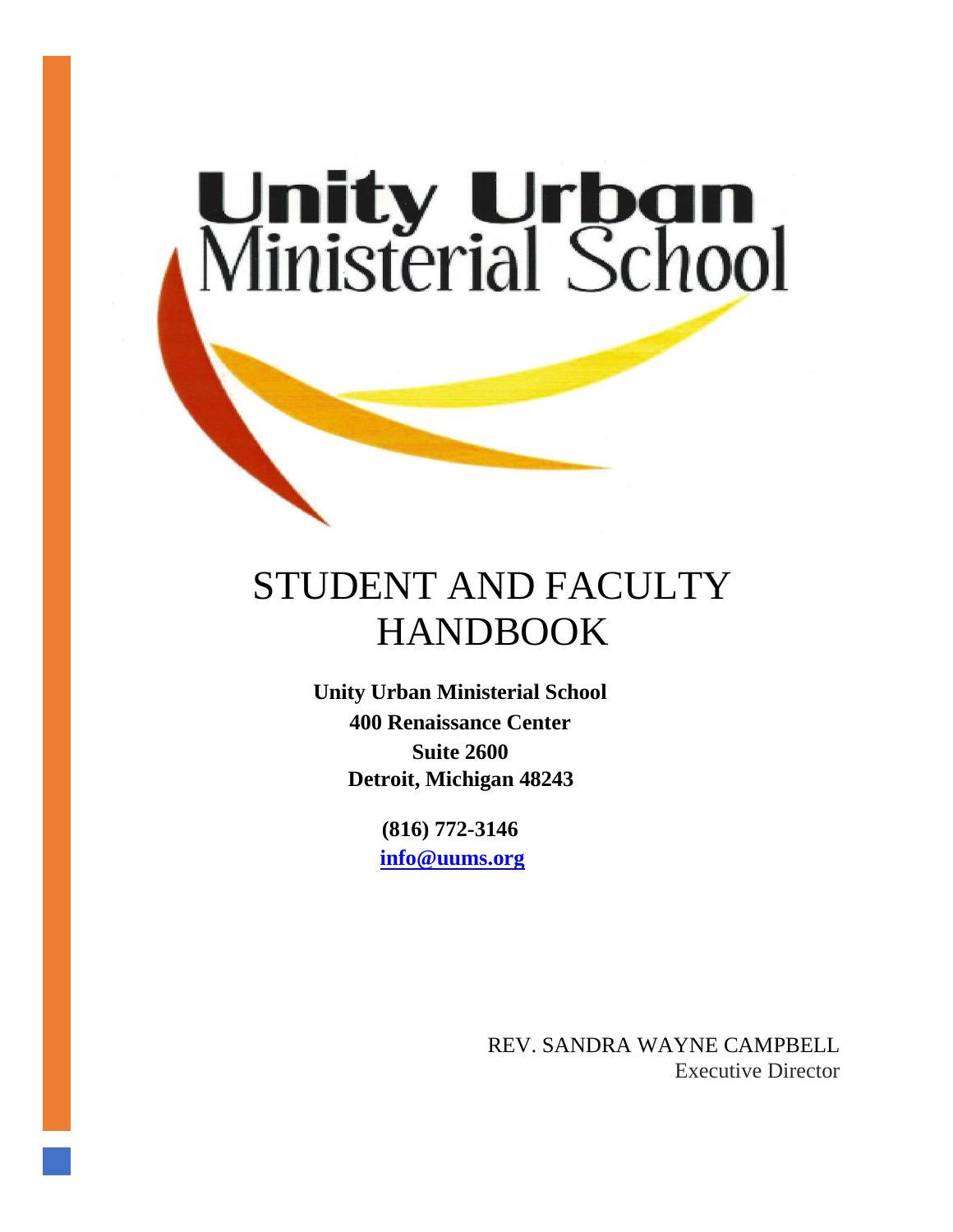

**Student Handbook**

This handbook contains information for those considering entrance into Unity Urban Ministerial School's **First Year Ministerial Preparation Program** and **Second/Third Year Ministerial Studies Program.**

We have endeavored to anticipate relevant questions; however, we recognize that not everything can be covered sufficiently to respond to unique situations of all persons.

If you have additional questions about the online program or curriculum, please contact the Executive Director at [director@uums.org.](mailto:director@uums.org)

We look forward to supporting you on your spiritual journey.

More information may be found on the UUMS website at: [www.uums.org,](http://www.uums.org/) or by contacting the office at:

> **Unity Urban Ministerial School 400 Renaissance Center Suite 2600 Detroit, Michigan 48243**

> > **(816) 772-3146 [info@uums.org](mailto:info@uums.org)**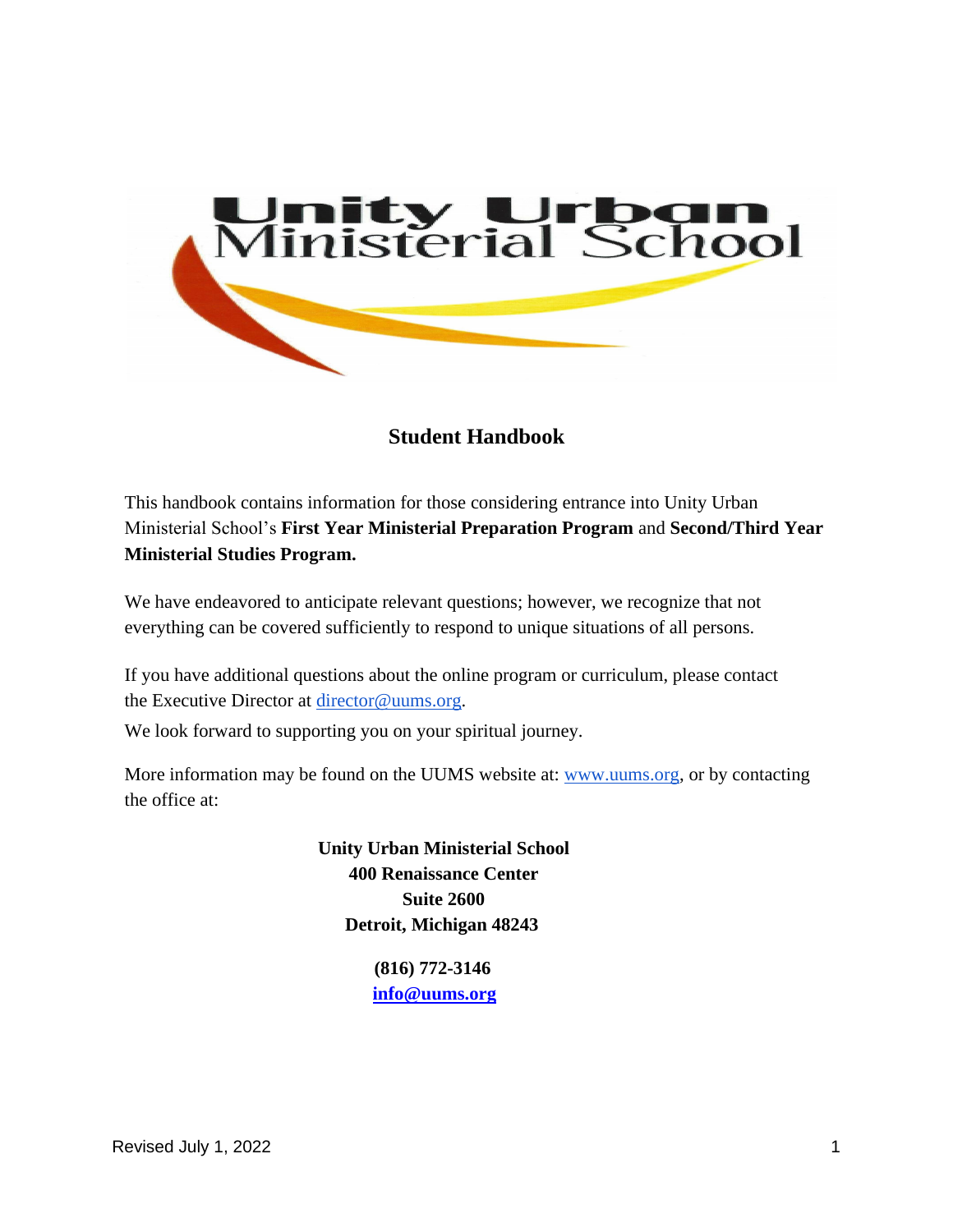### **Contents**

|    | 1. UUMS Leadership and Board of Directors                         | $\overline{2}$ |
|----|-------------------------------------------------------------------|----------------|
| 2. | <b>UUMS</b> Mission Vision School and Culture                     | 3              |
| 3. | Programs of Study and Programs Overview                           | $\overline{4}$ |
| 4. | Ministerial Preparation First Year Program Courses                | 6              |
| 5. | Ministerial Studies Program Required Courses                      | 7              |
| 6. | Graduation and Admission to the Ordination Path                   | 8              |
| 7. | Unity Urban Ministerial Internship                                | 9              |
| 8. | Ministerial Studies Program Second/Third Year                     | 10             |
|    | 9. Academic Information and Policies                              | 12             |
|    | 10. Scholarships Myrtle and Charles and Rev. Ruth Mosley          | 14             |
|    | 11. Registration and course management information                | 15             |
|    | 12. Family Education Rights and Privacy Act (FERPA)               | 16             |
|    | 13. Ministerial Preparation Program (First Year) Course           | 17             |
|    | 14. Ministerial Studies Program (2nd/3rd Year) Course Description | 20             |
|    | 15. Ministerial Internship (Fourth Year)                          | 30             |
|    | 16. Frequently Asked Question                                     | 31             |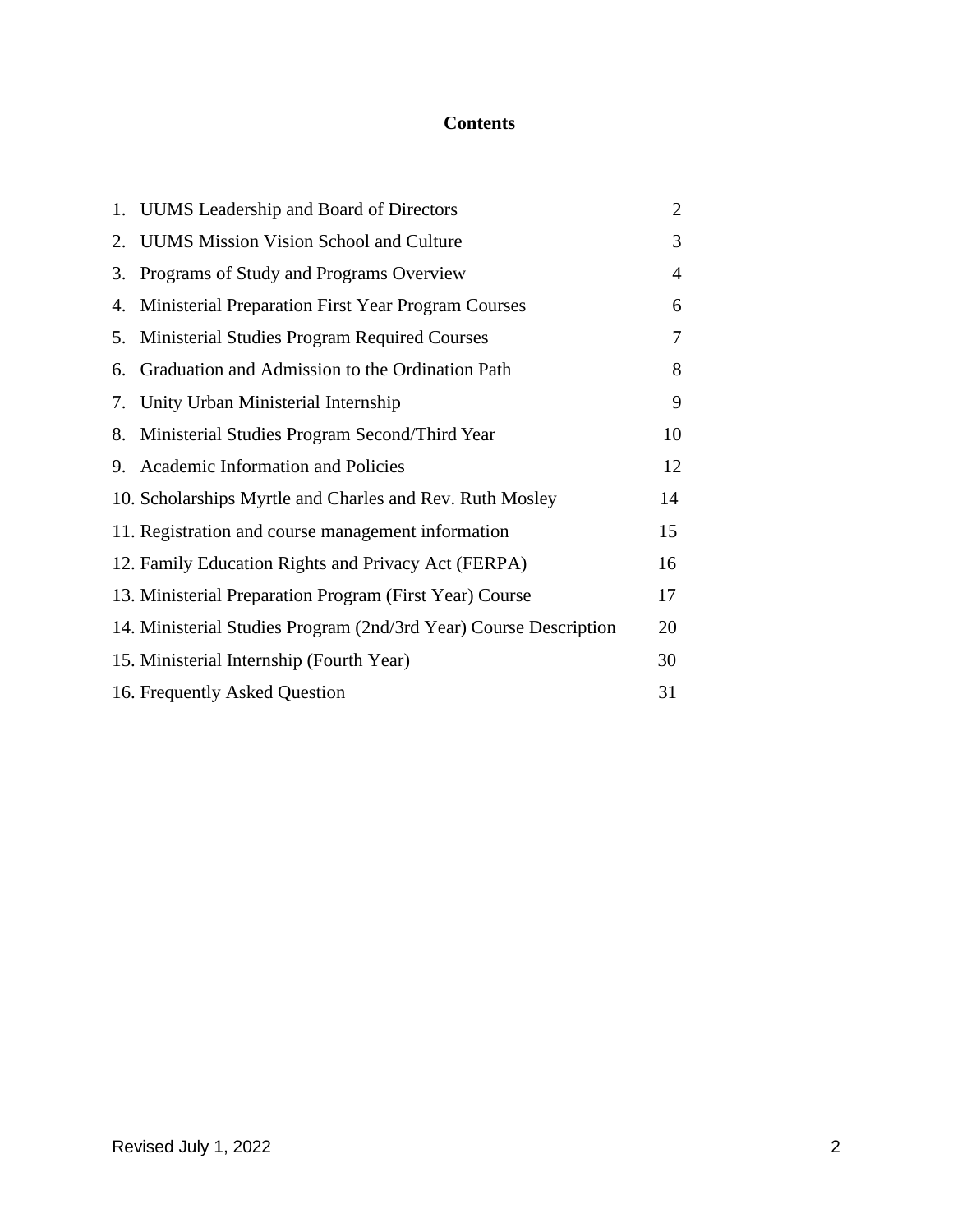### **BOARD OF DIRECTORS**

| President                 | Rev. Joann Watson     |
|---------------------------|-----------------------|
| <b>Executive Director</b> | Rev. Sandra Campbell  |
| Vice-President            | Vacant                |
| Secretary                 | Rev. Richard Carlini  |
| <b>Treasurer</b>          | Rev. Ken Ficklin      |
| Members-at-Large          | Rev. Kathy Beasley    |
|                           | Rev. Larry Hooks      |
|                           | Rev. Josephine Furlow |
|                           |                       |

Rev. Wilma Taylor-Costen

UUMSAA Representative Rev. Vernelle Nelson

### **ADMINISTRATIVE STAFF**

| Registrar              | Rev. Karen Saunders        |
|------------------------|----------------------------|
| <b>Bursar</b>          | Rev. Roxanne Graves        |
| Administrative Officer | Rev. Carolyne Jeane Rhodes |
| Webmaster              | Rev. Richard Pacheco       |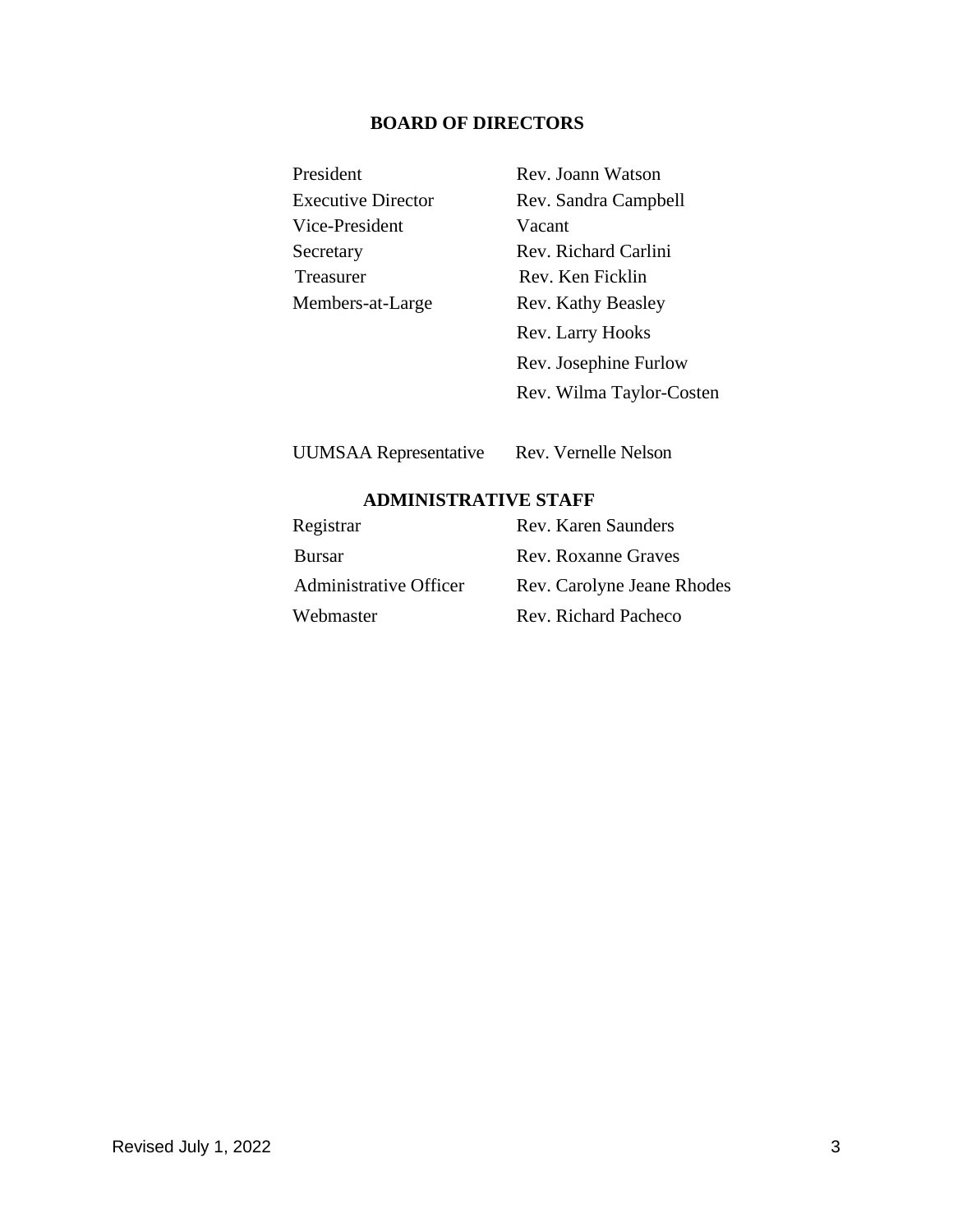#### **MISSION**

The Unity Urban Ministerial School (UUMS) provides individuals with the necessary education and training to become Unity ministers. UUMS works closely with Unity Worldwide Ministries and its Credentialing body to assure a smooth path to licensing and ordination.

#### **LICENSING AND ORDINATION WITH UNITY WORLDWIDE MINISTRIES**

Unity Worldwide Ministries (UWM) governs the process of licensing and ordaining Unity ministers. Graduation from UUMS does not guarantee licensing or ordination. Any person interested in becoming a licensed and ordained Unity minister should contact the UWM Director of Credentialing.

#### **CODE OF ETHICS UNITY URBAN MINISTERAL SCHOOL**

The Unity Urban Ministerial School board of trustees, faculty, staff, credential leaders, and ministerial candidates subscribes to and abides by the Unity Worldwide Ministries Ethics Policy and Code of Ethics.

### **UNITY WORLDWIDE MINISTRY ACCOUNTABILITY AND ETHICS**

Unity Worldwide Ministries articulates a vision of ethical behavior grounded in our beliefs and teaching. Its purpose is to provide guidelines for ethical and authentic behavior and encourages us to give full expression to our Christ nature. Foundational to Unity principles and teaching is a belief that we are individualized expressions of God.

As Unity leaders, this calls to us to live our Christ nature in all circumstances, thereby being a harmonizing presence and a role model for those we serve. Because of this, we intend to be accountable to a high level of professional ethics. Students may find A complete description of the UWM Ethics Policy, and Code of Conduct can be found at: <https://www.unityworldwideministries.org/accountability-and-ethics>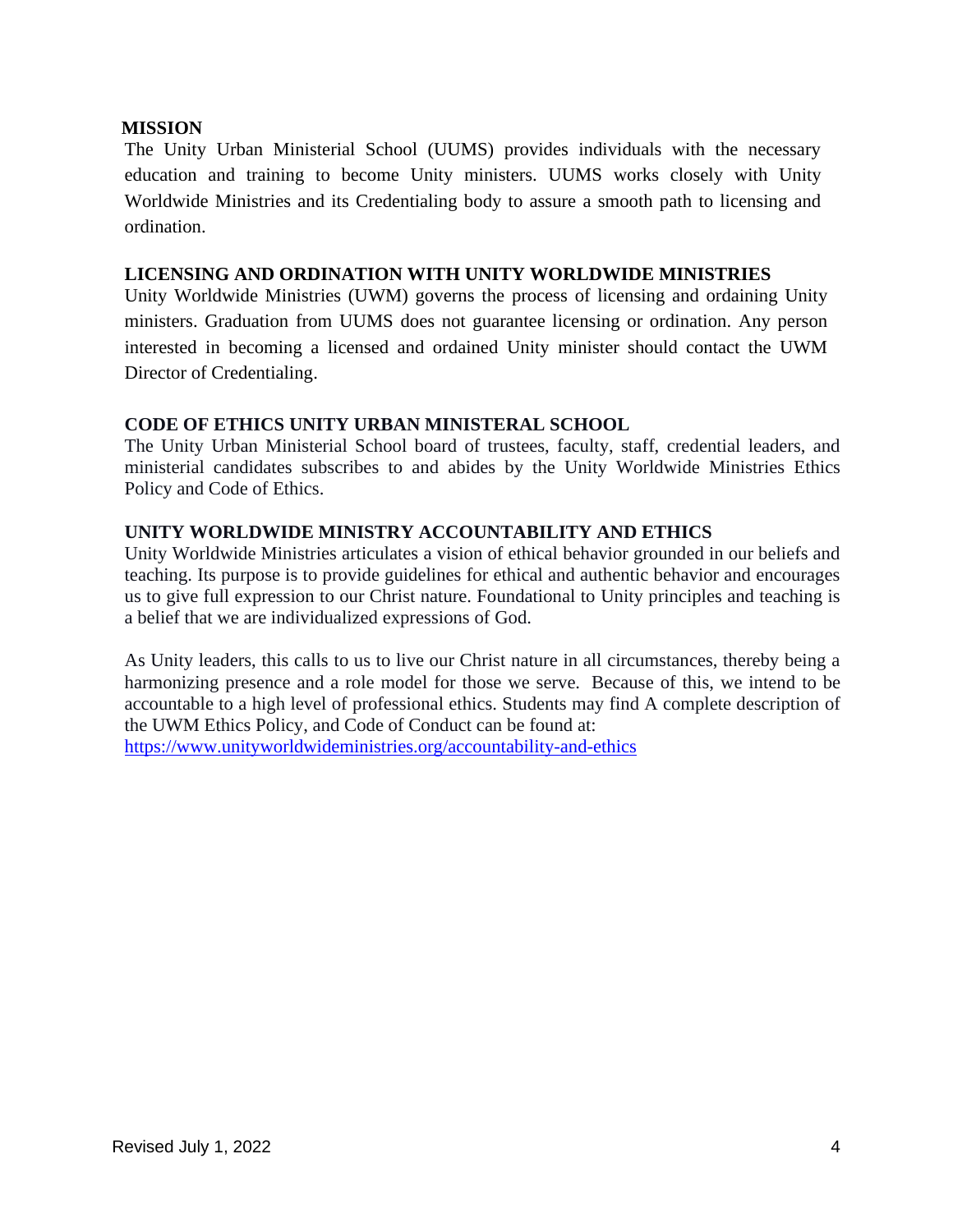#### **PROGRAMS OF STUDY**

Unity Urban Ministerial School offers two programs of study: The Ministerial Preparation Program and Ministerial Studies Program. The Ministerial Preparation Program provides coursework necessary to apply for the Ministerial Studies Program, which leads towards licensing and ordination through UWM. Our coursework is offered online four terms each year. Courses are conducted through the Coursewebs Learning Management System (LMS). Once students have completed the first 12 courses in the Ministerial Preparation Program, they must participate in two face-to-face, licensing and ordination interviews each year. Students who have not completed the first 12 courses in this Program may be invited to participate in a virtual interview.

#### **PROGRAM OVERVIEW**

#### **MINISTERIAL PREPARATION PROGRAM (FIRST YEAR)**

The First Year, Ministerial Preparation Program is open to every individual regardless of religious affiliation. To be admitted, a candidate must:

- 1. Be at least 21 years of age
- 2. Submit a completed application form
- 3. Submit college transcripts and/or SEE transcripts from UWM
- 4. Submit a non-refundable, \$25 application fee

The Ministerial Preparation Program includes the first 18 prerequisite courses on Unity teachings and practices required by UWM. Upon successful completion of those courses, students are eligible to apply for the Ordination Path through UWM and to enroll in the UUMS Ministerial Preparation Program (2nd/3rd year).

Prerequisite, or Spiritual Education and Enrichment (SEE), courses may be taken at UUMS, transferred from Unity Worldwide Spiritual Institute or from credentialed courses taught in the field. All courses must have been successfully completed in accordance with UWM policy. Graduates of Unity Worldwide Spiritual Institute (UWSI) SEE, and Licensed Unity Teacher programs are eligible to begin the UUMS Ministerial Studies Program (2 $\mathrm{nd}_{3}^{\mathrm{rd}}$ 

 $year<sub>1</sub> *$ 

**First-year classes are generally five weeks and will be scheduled to coincide with the [ten-week term. Schedules will be announced on the UUMS website:](http://www.uums.org/)  [www.uums.org.](http://www.uums.org/)**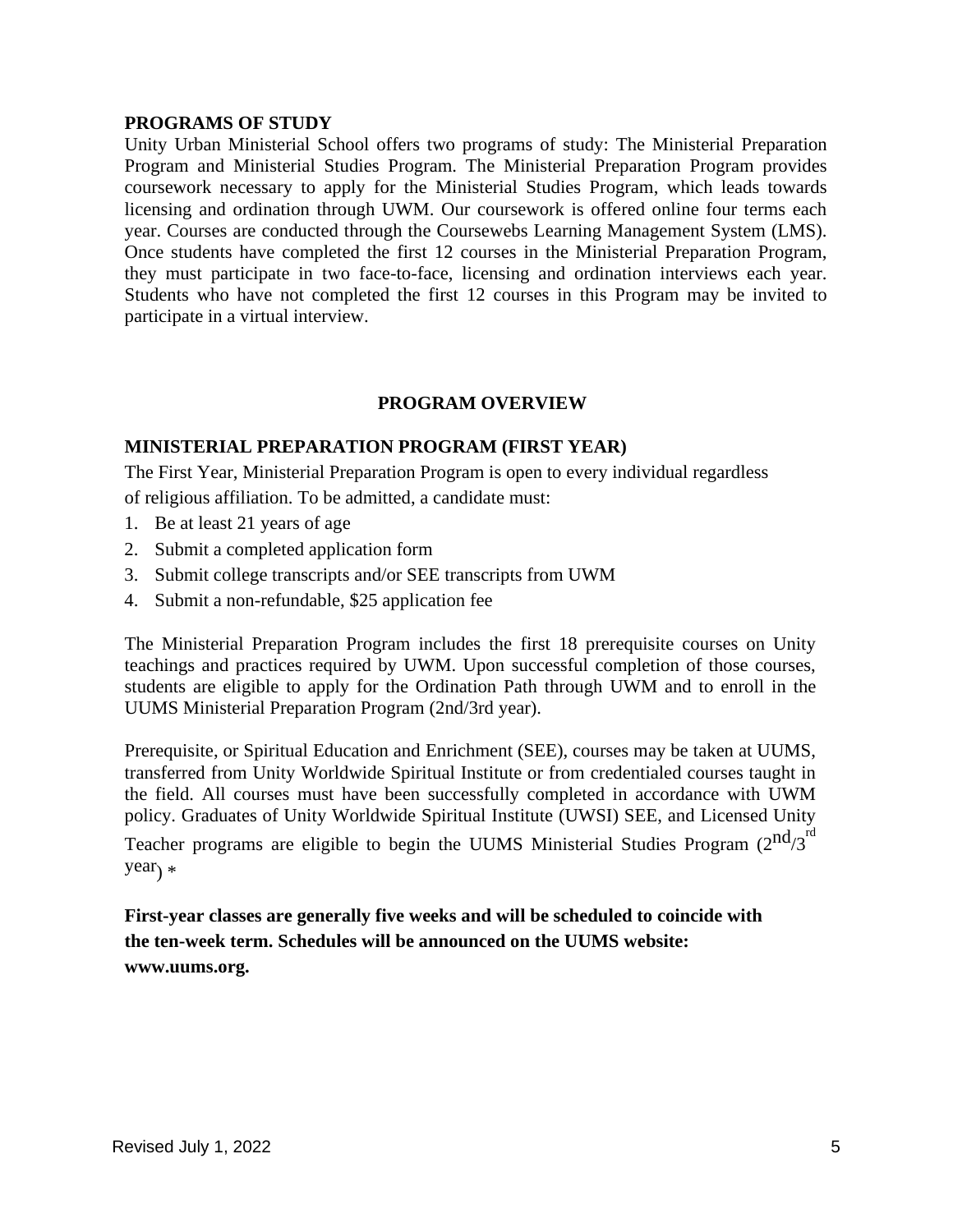#### **MINISTERIAL PREPARATION (FIRST YEAR) PROGRAM COURSES**

- 1. F1000 Unity Foundations
- 2. F1002 Healing and Wholeness
- 3. F1003 Development of New Thought and Unity
- 4. F1004 Jesus' Teachings in the Bible
- 5. F1005 Bible Interpretation Hebrew Scriptures
- 6. F1006 The Christ
- 7. F1023 Unity Prayer
- 8. F1033 Twelve Powers of Man
- 9. F1036 Metaphysics 1
- 10. F1037 Metaphysics 2
- 11. F1039 Metaphysics 3
- 12. F1040 Metaphysics 4
- 13. F1042 Prosperity
- 14. F1044 Meditation Practices
- 15. F1045 Self-Awareness
- 16. F1046 Overview: Hebrew Scriptures
- 17. F1047 Overview: Christian Scriptures
- 18. F1048 Bible Interpretation: Acts to Revelation

### **MINISTERIAL STUDIES PROGRAM (SECOND/THIRD YEAR)**

The Ministerial Studies Program leads toward internship, licensing, and ordination. It consists of experiential study of Unity teachings and practices, ministerial communications, extensive Bible research, pastoral counseling, a deeper understanding of diversity, inclusivity, urban strategies, metaphysics, prayer and meditation, theology, world religions, church administration, and interdisciplinary studies.

#### **Internship, Licensing and Ordination**

Unity Urban Ministerial School offers a three-year, full-time (longer if part-time) experiential study of Unity teachings and practices, and comprehensive ministerial classes that prepare students for ministry in Unity.

### **Admission to UUMS Ministerial Studies Program (for candidates not currently enrolled)**

Candidates **not** already enrolled in UUMS who are eligible for admission to the Ministerial Studies Program must:

- 1. Be at least 21 years of age
- 2. Submit a complete application form at uums.org along with the \$25, nonrefundable application fee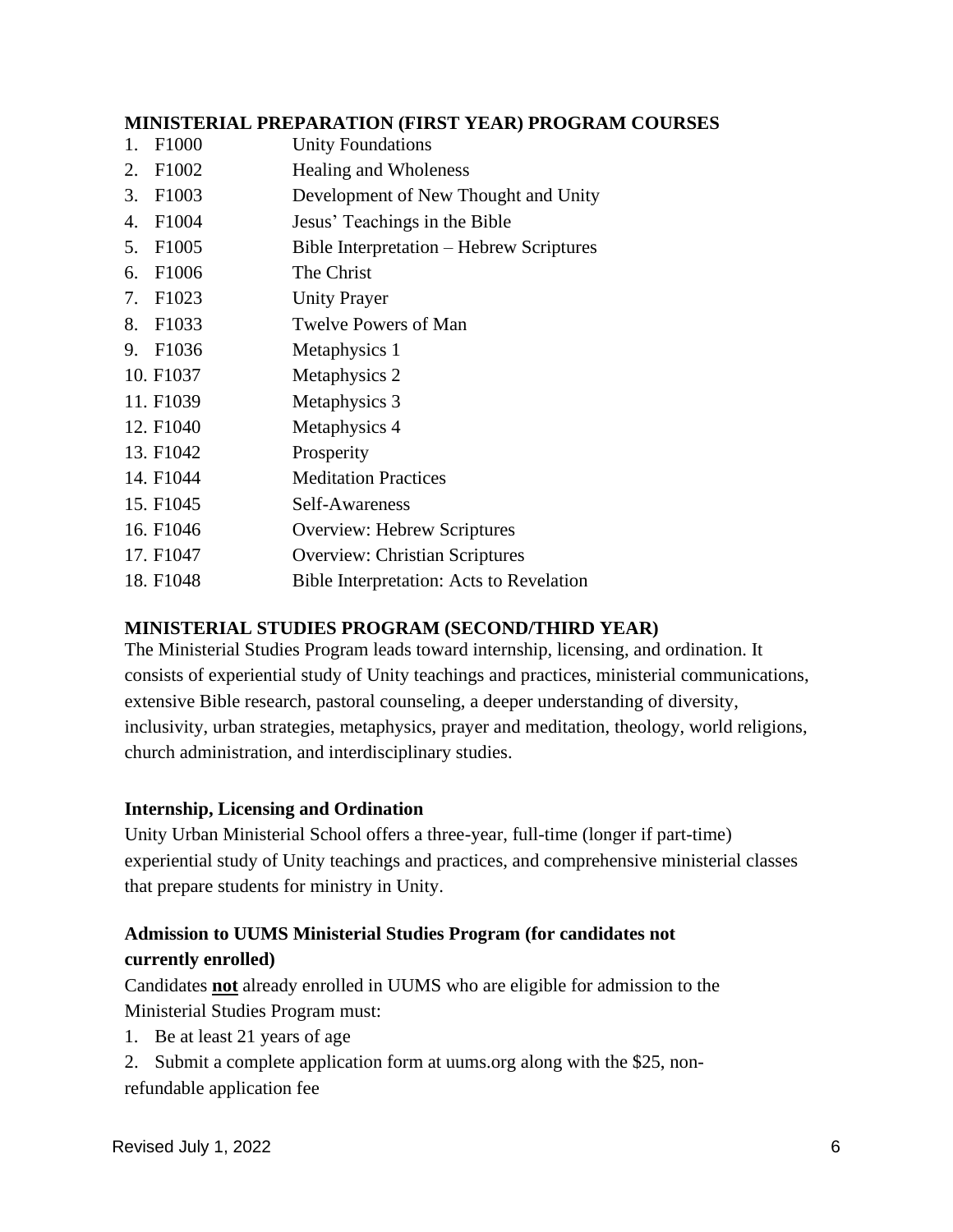- 3. Submit college transcripts and necessary credentials
- 4. Be active in a Unity church or Center for at least one year
- 5. Must have completed the required 18 SEE (first year/prerequisite classes).

This program requires completion of a total of 1,000 hours of ministerial coursework.

### **Transfer Credits**

Students who have taken ministerial courses through Unity Institute or Unity Worldwide Spiritual Institute receive up to 400 transfer credits for Ministerial Preparation Program (Second/Third Year) courses required by UUMS. Credits must be verified by UWM, and official transcripts sent directly from UWM to the UUMS Registrar.

### **MINISTERIAL STUDIES PROGRAM – REQUIRED COURSES**

Of the 1000 hours necessary for graduation from this program, required classes include:

- **1. Bible (BI5011, 5012, 5013, 5021, 5022, 5023)**
- **2. Conversation Skills (CM1000)**
- **3. Homiletics I (CM4001), Homiletics II (CM4003)**
- **4. History of the African American Church (HI1037)**
- **5. Talks on Truth (IS2002)**
- **6. Self-Awareness I (IS5940), Self-Awareness II (IS5941)**
- **7. The Journey (IS5945) taken semester before Internship**
- **8. Planning and Strategies for Urban Ministries (MM3003)**

Graduation from the UUMS Ministerial Studies Program and acceptance to the UWM Ordination Path are required before a student may begin the year of Internship leading to Ordination by Unity Worldwide Ministries.

### **Graduation**

The right of graduation from Unity Urban Ministerial School is granted when the student has successfully completed the required courses and earned 1000 credit hours in the Ministerial Preparation Program. Evidence of preparation to practice ministry emphasizes spiritual, mental, and emotional maturity and devotion to a lifestyle of service to others. To be granted a Unity Urban Ministerial Graduation Certificate, the student must complete all requirements within seven years of beginning the program.

### **Unity Worldwide Ministries Ordination Path**

Unity Worldwide Ministries (UWM) governs the licensing and ordination of Unity ministers. The process includes admissions evaluations for entering the "ministry path" and annual progress reviews. Please note that all progress interviews must be completed in accordance with current criteria set forth by UWM.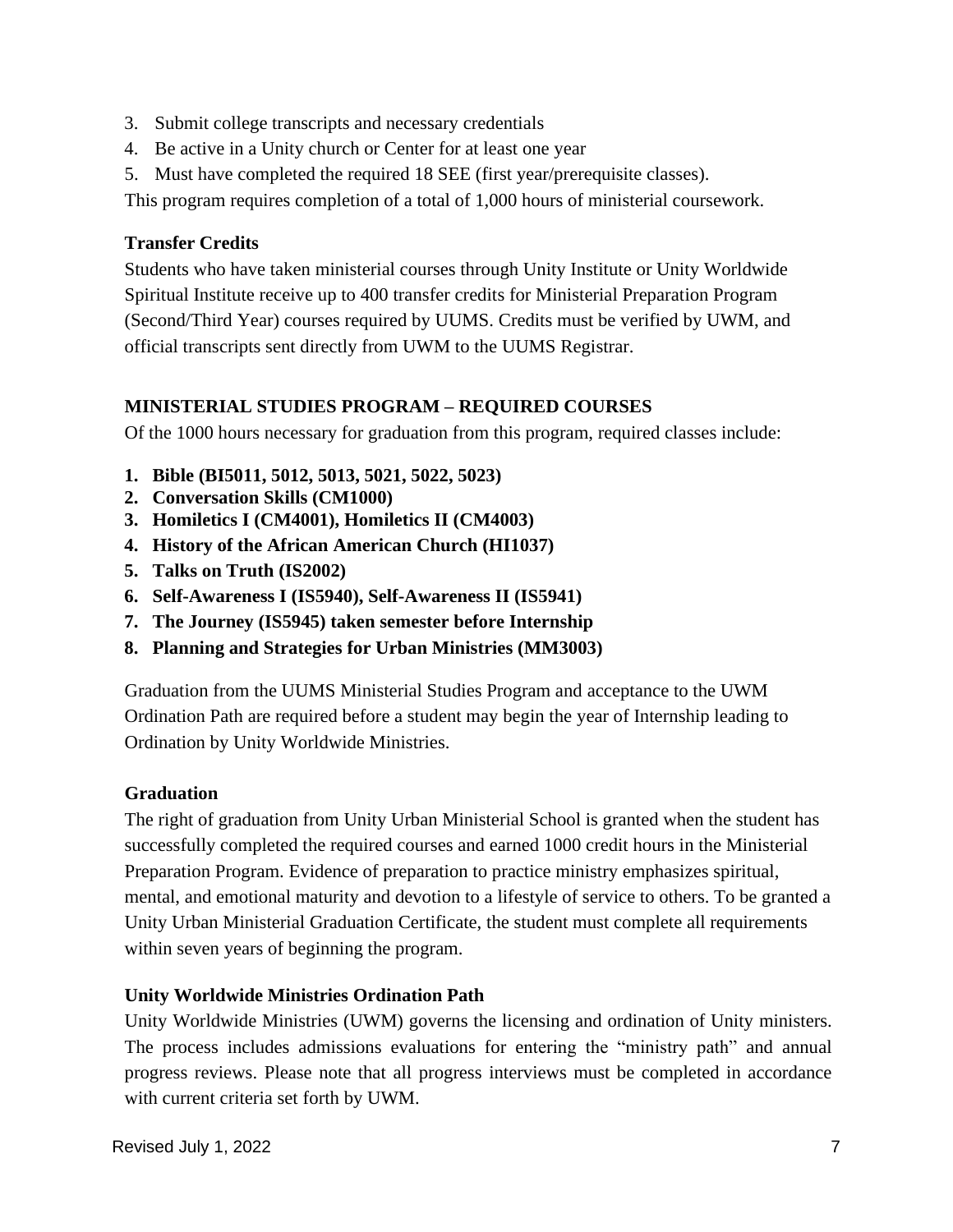#### **Eligibility Requirements to Apply for Ordination Path**

You are eligible to apply during the final term of your SEE prerequisite courses. On the application, indicate those courses in session and their expected completion dates in the space provided, along with all other requested information (incomplete applications will not be processed). Upon completion, request that the registrar submit updated transcripts to the UWM Credentialing Office.

#### **Pre-requisites to Apply:**

- 1. Completion of the Unity Urban Ministerial School's Ministerial Preparation Program or approved equivalents. (For more information contact the Executive Director **at director@uums.org**)
- 2. A **Bachelor's Degree** or approved **[Academic Demonstration](https://www.unityworldwideministries.org/academic-demonstration)** through UWM
- 3. Internet and email capability
- 4. One year of involvement in a Unity church

#### **To Apply:**

- For application and/or questions email Rev. Lynn O'Dell at **lodell@unity.org**
- The \$750 USD application fee must be received with the application
- All required forms and references must also be received at the time of application

#### **Questions Regarding the Ordination Process**

Contact Rev Lynn O'Dell, Credentialing Coordinator, at **lodell@unity.org**.

#### **Admissions Decisions**

Admissions Decisions are based on an assessment of your written application, interviews, psychological evaluation, and background checks using the following categories:

- Communication
- Leadership
- Maturity
- Empathy and Nurturing
- Decision Making
- Unity knowledge

#### **Notification of Acceptance to the Ordination Path**

Applicants are notified in person and by mail of acceptance or redirection.**<https://www.unityworldwideministries.org/urban-ministry-ordination-path>**

#### **It is highly recommended that upon eligibility, students apply for admission to the**

**ministry path at the earliest possible opportunity.** Students having successfully completed all Ministerial Preparation requirements are eligible to apply (see list of Ministerial Preparation/First Year Program Courses). For more information about the licensing and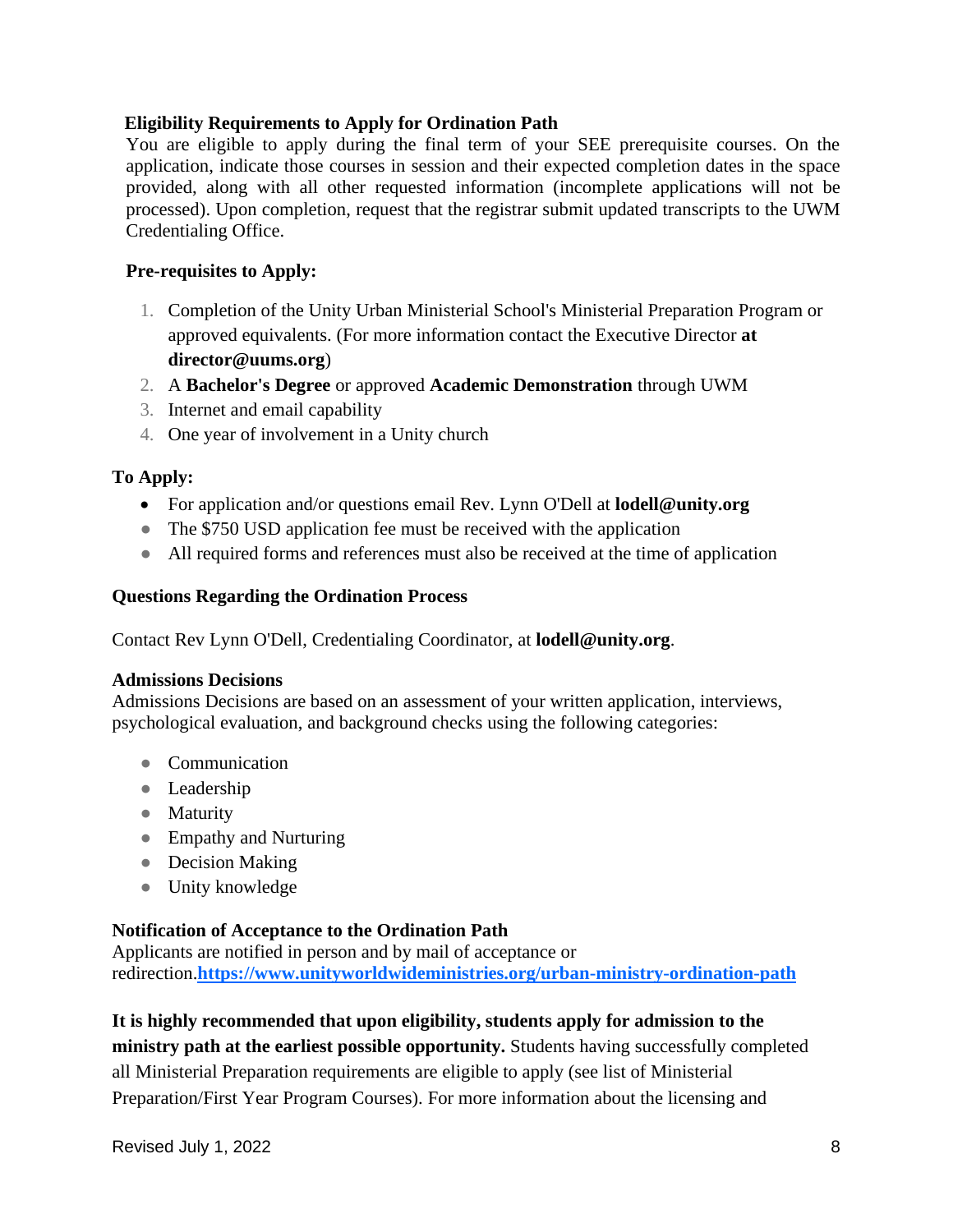ordination admissions process, contact the UWM Credential Department, 816-434-6843 or visit: [http://www.unityworldwideministries.org/become-minister.](http://www.unityworldwideministries.org/become-minister)

### **Students must follow the current UWM guidelines for licensing and ordination.** *NOTE: Students who do not apply to the UWM Ordination Path after completion of the 18 Ministerial Preparation courses risk delaying ordination.*

#### **Progress Interview Candidate Attendance Requirements**

Each candidate will participate in their first set of team progress interviews within one year of acceptance to the Ministry Path.

Each candidate will participate in their first one-on-one interview within one year of acceptance to the Ministry Path.

Candidates will have a minimum of 3 sets of team interviews and 4 one-one-one interviews between their admissions to the ministry path and a recommendation for a credential.

#### **Progress Interview Criteria**

The following criteria shall be used by both the team  $\&$  one-on-one interviewers for individual evaluations and as a basis for overall evaluation and final recommendation by the interviewing teams and the full Credentialing Team to the Board of Trustees.

- Candidates must enroll in the Unity Worldwide Spiritual Institute or Unity Urban Ministerial School courses within one year of admission to the ministry ordination path. Candidates must continue to be actively enrolled in Unity Worldwide Spiritual Institute or Unity Urban Ministerial School ministry studies (until graduation) while they are on the ministry ordination path.
- Satisfactory academic achievement
- Demonstrate skills and knowledge at the Competent level on the Standards Expected of Unity Ministers addressing the following:
	- o Emotional Maturity
	- o Self-Awareness
	- o Self-Care
	- o Character
	- o Prayer & Meditation Techniques and Application
	- o Pastoral Care
	- $\circ$  Faith-Filled & Ethical Living
	- o Prosperity Consciousness
	- o Spoken and Written Communication Skills
	- o Interpersonal/Listening/Relationship Skills
	- o Sacred Services, Ceremonies and Gatherings
	- o Administration
	- o Financial Intelligence
	- o Board Relations
	- o Teaching Skills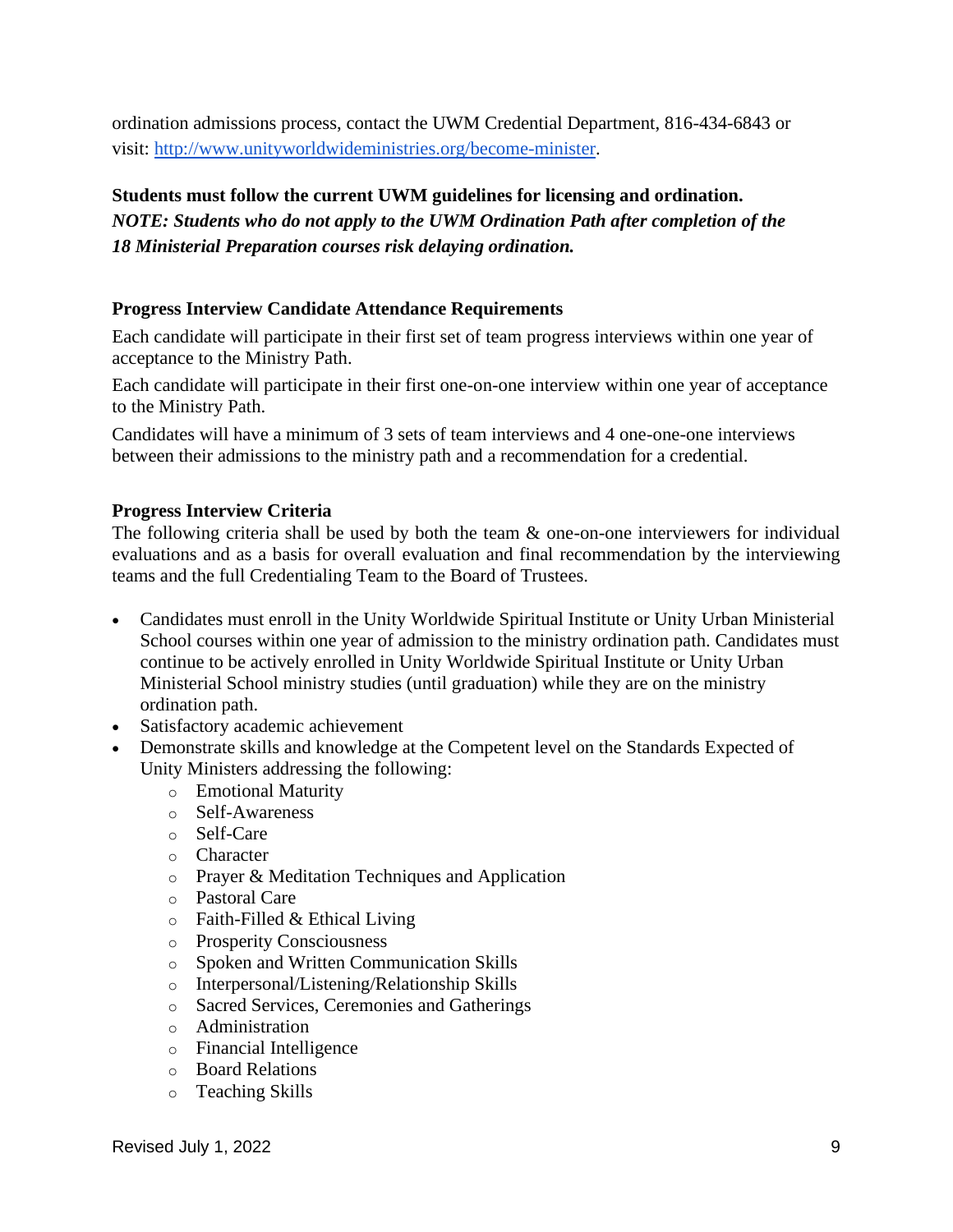- o Youth and Family Ministry
- o Technology Skills
- o Visionary Leadership
- o Spiritually Inspired Social Action
- o Unity Community Building
- o Diversity & Inclusivity
- $\circ$  Diversity & Inclusivity in our Unity community
- o Bible Knowledge & Bible Metaphysics
- o Unity Theology & History
- Commitment to serving a Unity ministry in an approved area of leadership
- Commitment to the Unity movement
- Candidates are expected to demonstrate behavior that is in keeping with the Unity Worldwide Ministries Code of Ethics, Sexual Conduct Policy and worthy of the ministerial image regardless of personal challenges.

Effective ministry is dependent upon a minister acquiring both consciousness and the skills for ministry. A minister must learn to think theologically, metaphysically and spiritually about life, and to live a God-centered life.

Ministerial candidates must be able to demonstrate the ability to help others do this also, in a loving, creative and responsible manner.

**Progress Team Interviews**: Each candidate participating in a progress interview week shall meet with a primary team and a secondary team. Each team that a candidate meets with shall independently evaluate each candidate. Interviewing team statements shall be based on those independent evaluations.

**Progress One-on-One Interviews**: Each candidate participating in one-on-one progress interviews shall meet with a member of the Credentialing Team twice a year, July and November. The one-on-one team member that a candidate meets with shall independently evaluate that candidate. Interviewing statements shall be based on those independent evaluations.

### **Unity Urban Ministerial School Internship**

Students who have completed the necessary 900 hours and who have been accepted to the UWM Ordination Path are required to complete a 9-month internship. This must be accomplished at a Unity Church or Center under the guidance of an approved, ordained Unity Minister in good standing with UWM, and in cooperation with Unity Worldwide Ministries and Unity Urban Ministerial School.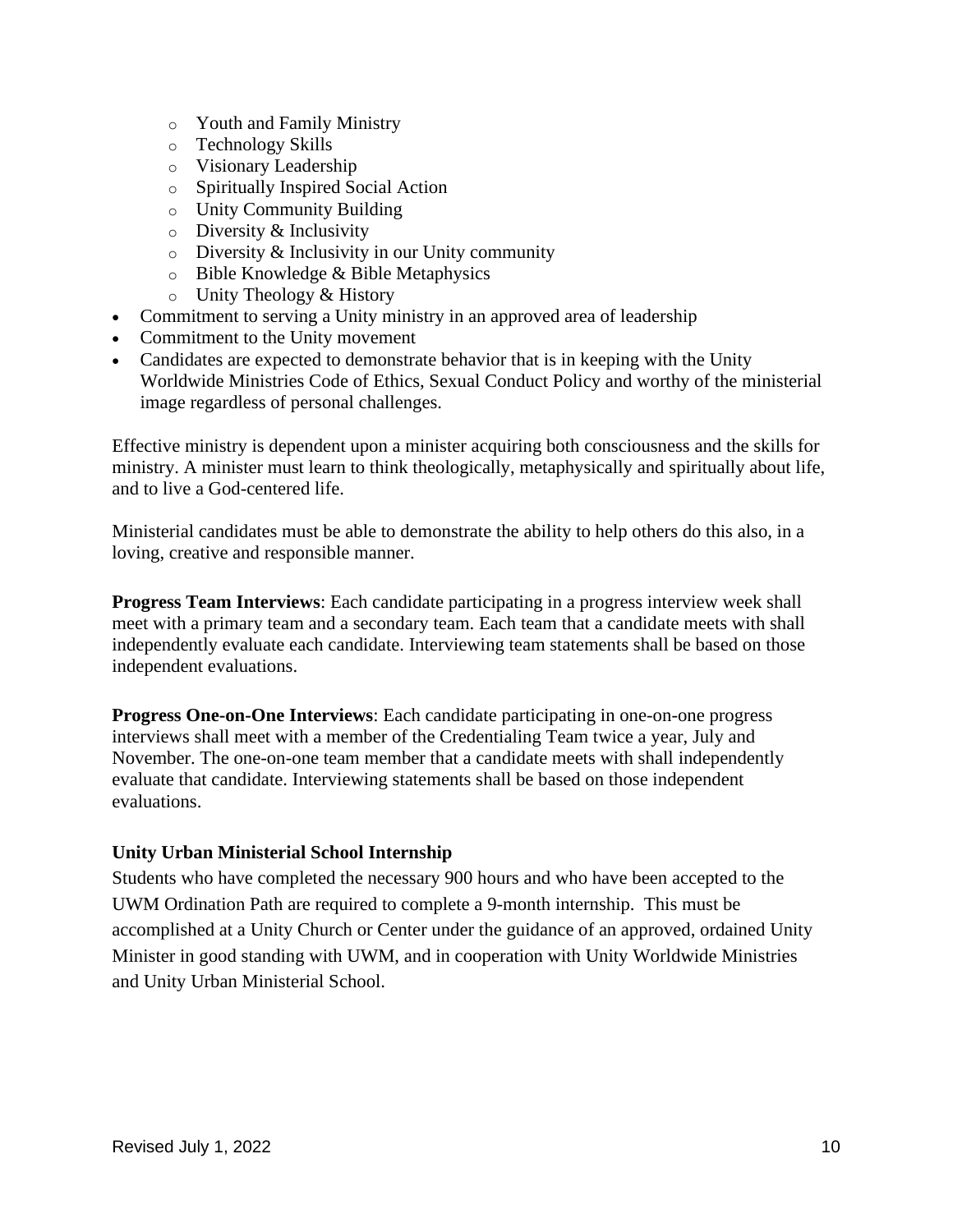#### **Ministerial Studies Program Course Descriptions (2 nd/3rd Year)**

### **Biblical Studies, Hebrew and Christian Scriptures\* (all required)**

| BI 5011 Biblical Studies Old Testament (Genesis - I Chronicles)  | 40 hours |
|------------------------------------------------------------------|----------|
| BI 5012 Biblical Studies Old Testament (Chronicles II – Ezekiel) | 40 hours |
| BI 5013 Biblical Studies Old Testament (Daniel – Malachi)        | 40 hours |
| BI 5021 Biblical Studies New Testament (The Gospels)             | 40 hours |
| BI 5022 Biblical Studies New Testament (Hebrews-Revelations)     | 40 hours |
| BI 5023 Biblical Studies New Testament (Acts - Philemon)         | 40 hours |

### **Communication Skills**

### **CM1000 Conversation Skills 20 Hours (Required)**

| CM2000 Teaching Methods Previously IS5950 Teaching Methods | 20 hours                   |
|------------------------------------------------------------|----------------------------|
| CM2011 Introduction to Youth and Family Ministry           | 30 hours                   |
| <b>CM2022 Board of Trustees</b>                            | 20 hours                   |
| CM3003 The Art of Storytelling                             | 20 hours                   |
| CM3004 Previously MS 2002 Talks on Truth                   | <b>30 hours (Required)</b> |
| CM4001 Homiletics I                                        | 40 hours (Required)        |
| CM4003 Homiletics II                                       | <b>40 hours (Required)</b> |
|                                                            |                            |

### **Counseling**

| CS2001 Counseling                                     | 30 hours |
|-------------------------------------------------------|----------|
| CS2002 Counseling (Unity Methodology)                 | 30 hours |
| CS2003 Counseling Skills – Grief and Loss Support     | 30 hours |
| CS2005 Ministry at the End of Life Previously UUM4209 | 20 hours |
| CS4002 Substance Use Disorder Previously CM4002       | 30 hours |

### **Cultural Studies**

| CU2001 Unitive Justice (Previously Prison Ministry)        | 20 hours |
|------------------------------------------------------------|----------|
| CU4306 Diversity and Inclusive Ministry previously UUM4306 | 20 hours |
| CU4307 The Soul of Ministry previously UUM4307             | 30 hours |
| CU4308 Unitive Leadership Skills                           | 20 hours |

### **History**

| HI1001 History of Christianity                   | 20 hours            |
|--------------------------------------------------|---------------------|
| HI1004 Introduction to World Religions           | 20 hours            |
| HI1005 Search for the Historical Jesus           | 20 hours            |
| HI1006 Introduction to Theology                  | 20 hours            |
| <b>HI1037 History of African American Church</b> | 20 hours (Required) |
| <b>HI1038 Womanist Theology</b>                  | 20 hours            |
|                                                  |                     |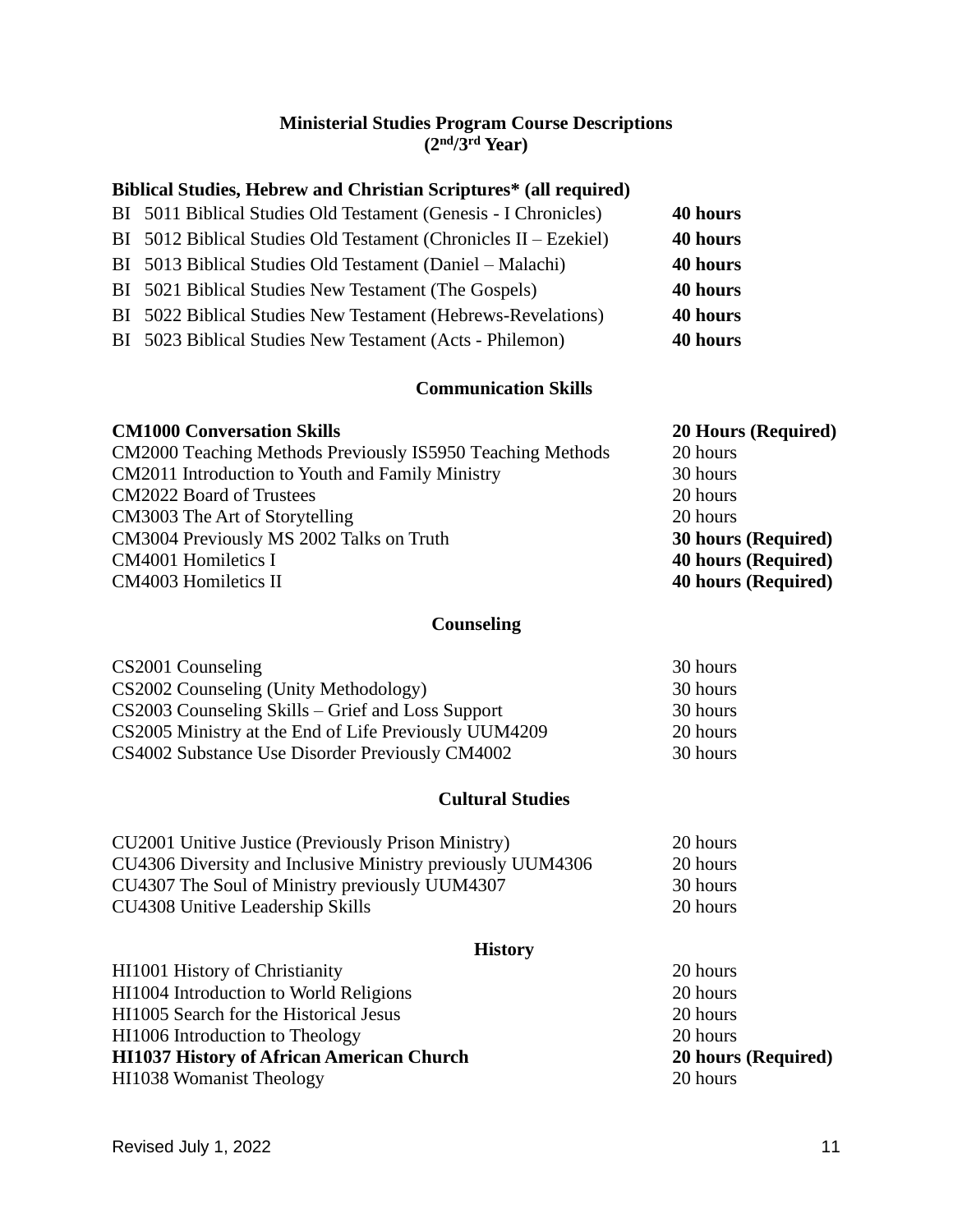### **Inner/Spiritual Development**

| IS2001 Compass, The Journey of the Soul                   | 20 hours                   |
|-----------------------------------------------------------|----------------------------|
| IS2002 Compass II, The Journey of the Soul II             | 20 hours                   |
| IS2003 Prosperity Previously MS 2003                      | 20 hours                   |
| IS2004 The Art of Quantum Living                          | 20 hours                   |
| IS2006 A Work of Heart                                    | 20 hours                   |
| IS2011 Prayer and Meditation previously MS2011            | 20 hours                   |
| IS2013 Prayer and Reflection previously MS2013            | 20 hours                   |
| IS3001 Advanced Metaphysics I                             | 30 hours                   |
| IS3002 Advanced Metaphysics II                            | 30 hours                   |
| IS3003 Advanced Metaphysics III                           | 30 hours                   |
| IS3004 Advanced Metaphysics IV                            | 30 hours                   |
| IS5911 Credo: Belief, Structure and Formative Factor      | 20 hours                   |
| IS5912 Credo: Nature of Man                               | 20 hours                   |
| IS5923 Ethics and Boundaries                              | 20 hours                   |
| <b>IS5940 Self Awareness I</b>                            | <b>30 hours (Required)</b> |
| <b>IS5941 Self Awareness II</b>                           | <b>30 hours (Required)</b> |
| <b>IS5945 The Journey (Spring Term before graduation)</b> | <b>30 hours (Required)</b> |

#### **Ministry Management Skills**

| MM1001(UUM1001) Media/Technology for Faith Based Organizations      | 30 hours            |
|---------------------------------------------------------------------|---------------------|
| MM3001 (UUM3001) Management Skills for the 21 <sup>st</sup> Century | 20 hours            |
| MM3003 (UUM3003) Planning & Strategies for Urban Ministry           | 20 hours (Required) |
| MM3004 (UUM3004) Financial Management for Faith Based Initiatives   | 30 hours            |
| MM3005 (UUM3005) Church Administration                              | 20 hours            |
| MM4205 (UUM4205) New Church Planting                                | 20 hours            |
| MM4207 (UUM4207) Trends in Ministry                                 | 20 hours            |
| MM4208 (UUM4208) Ministry Marketing                                 | 20 hours            |
| <b>Internship Year Classes</b>                                      |                     |
| CM4004 Creation of Sunday and Special Services                      | 50 hours            |
| Credo: Nature of God/Relationship to Man<br>IS5922                  | 20 hours            |
| UUM5000 Fourth Year Internship/Project                              | 30 hours            |

**In order to graduate in a timely fashion, it is recommended that students consistently take 4 classes per term.**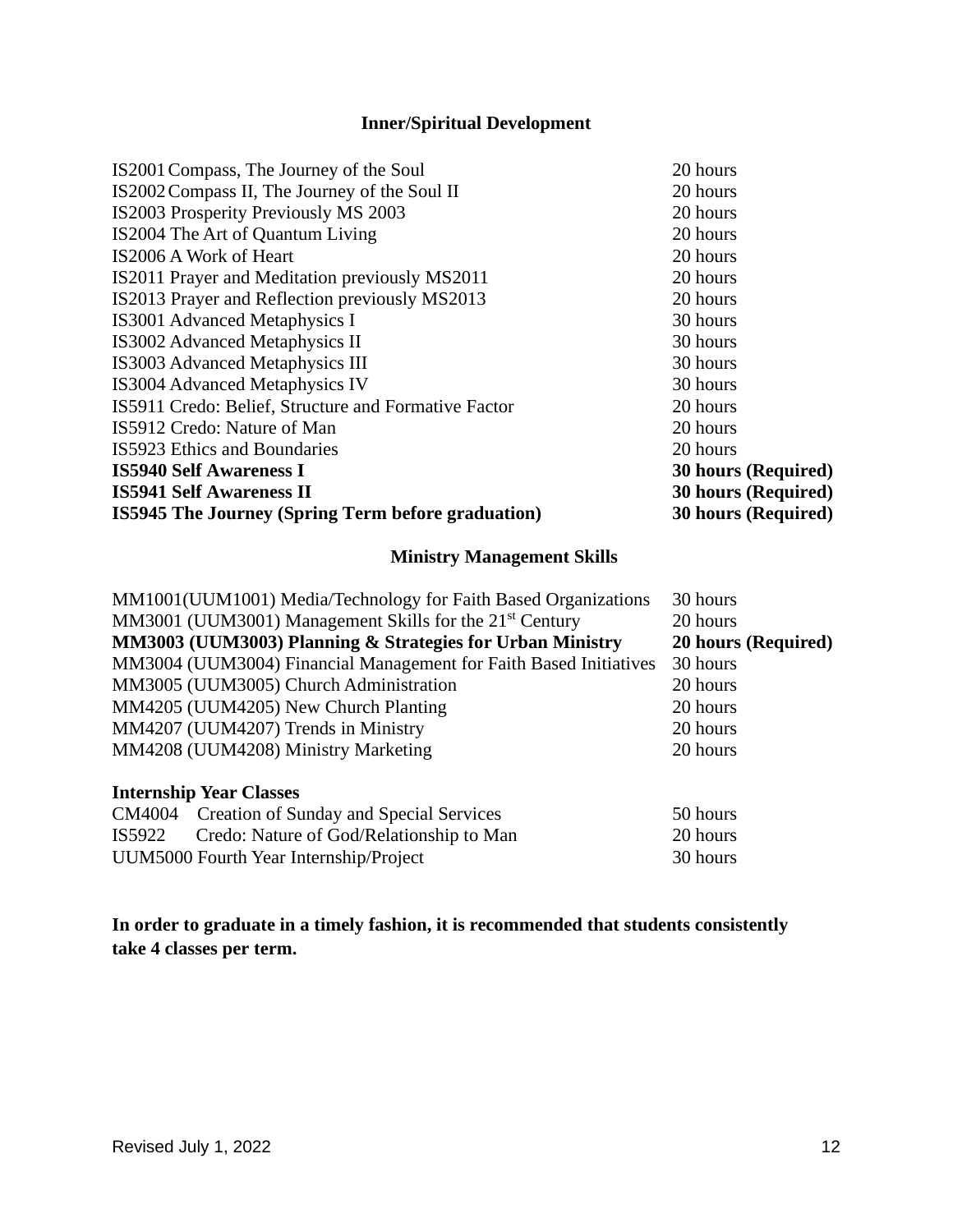#### **Academic Information and Policies**

**Tuition & Fees** Application Fee: \$25 (one-time, non-refundable) Tuition for First-Year Ministerial Preparation Courses: \$150 per course Preparation Courses (SEE) are five weeks.

Tuition for Second/Third/Fourth Year Ministerial Studies Courses: One Class: \$300 Two Classes:  $$600$ Three to Five Classes: \$900

**NOTE:** For more than five classes, tuition is \$300 per each additional class.

#### **Payments**

Unless other arrangements are made and approved by the UUMS Executive Director, all accounts must be paid before the end of the first week of class.

#### **Refund Policy**

The one-time, \$25 application fee is non-refundable. All other tuition and fees paid by the applicant/student shall be refunded if requested before the end of the first week of class. Payments will be refunded within 30 days.

### **Complaints**

[It is recommended that issues be taken up with the Executive Director at](mailto:It%20is%20recommended%20that%20issues%20be%20taken%20up%20with%20the%20Executive%20Director%20at%20director@uums.org.)  [director@uums.org.](mailto:It%20is%20recommended%20that%20issues%20be%20taken%20up%20with%20the%20Executive%20Director%20at%20director@uums.org.) Students wishing to make a formal complaint may contact the State of Michigan at [www.michiganps.net.](http://www.michiganps.net/)

### **Academic Records**

All permanent academic records are maintained by UUMS. These records include credits transferred from other schools that apply toward the student's certification requirements at UUMS. Transcripts are updated at the end of each term. Students are also encouraged to maintain copies of their records.

#### **Appeals Process**

Appeals regarding student's status in the program, and exceptions to academic policies and regulations are to be submitted in writing, with supporting documentation, to the student's Academic Advisor. The final decision rests with the UUMS Executive Director.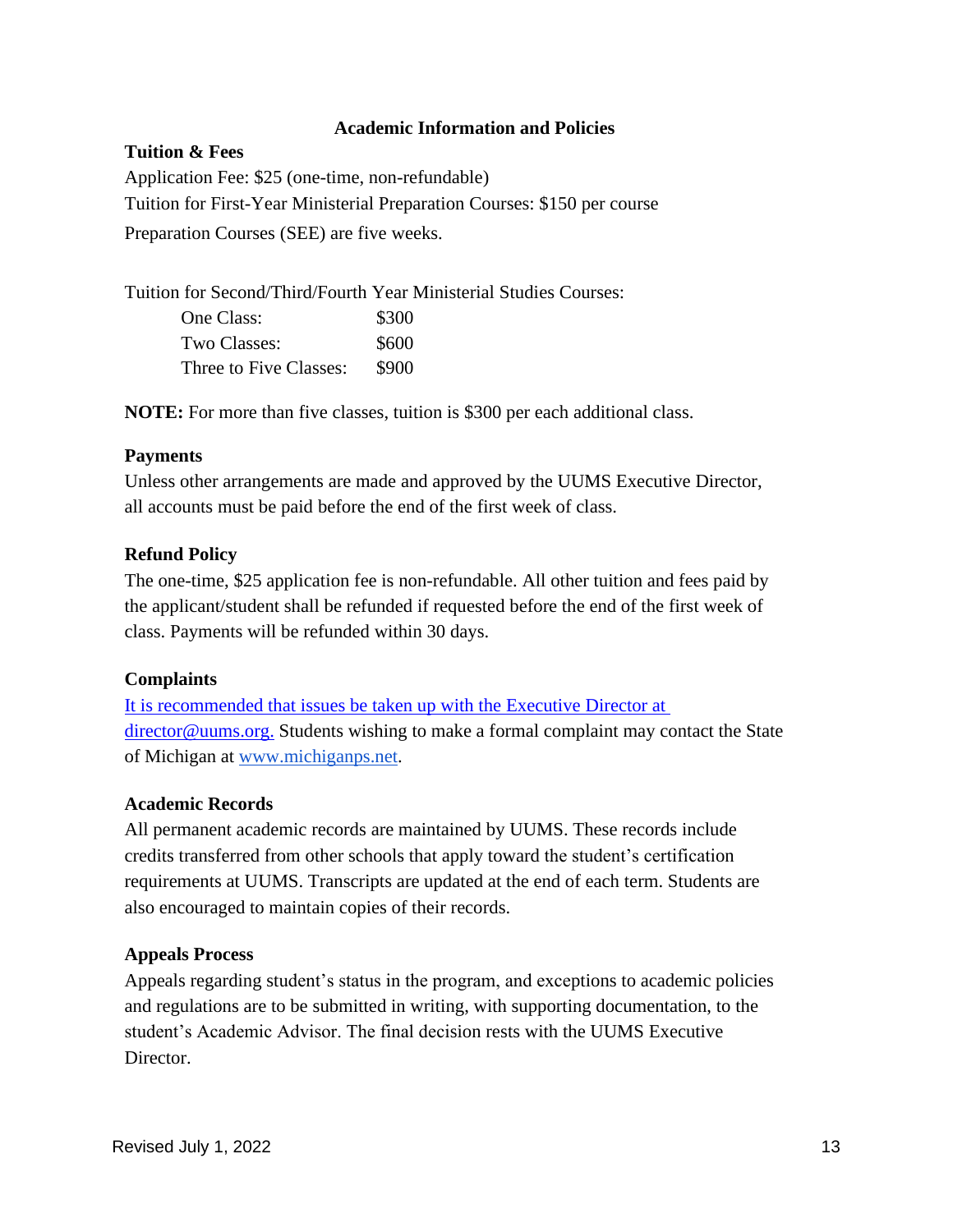#### **Information regarding credit allowed for previous education and training**

Students who have taken ministerial courses through UWSI may receive up to 400 transfer credits for courses equivalent to Second/Third Year courses at UUMS.

#### **Evaluations and Accountability**

#### Overall Accountability

Students admitted to UUMS are considered adult learners. The faculty assumes that students are self-motivated, have the desire and maturity to receive meaningful information about their progress, and will take responsibility for their own growth in relation to course work.

#### **Recording of Academic Evaluation**

Evaluation of assignments within each term will be for the purpose of giving students regular, accurate progress information to maximize the process of self-evaluation. The method of recording academic evaluation for assignments within each term will be:

| Points | Grade                       |
|--------|-----------------------------|
| 500    | А                           |
| 400    | B                           |
| 300    | $\mathcal{C}_{\mathcal{C}}$ |
| 299    |                             |
|        |                             |

### *Incomplete (I)*

Faculty has the option of assigning the grade "I" (Incomplete) where the assignments have not been completed. Students may contact the instructor to complete assignments as soon as possible. All Incomplete assignments must be made up within five (5) weeks following the end of the term. An additional five weeks may be requested in the event of extenuating circumstances on an individual basis.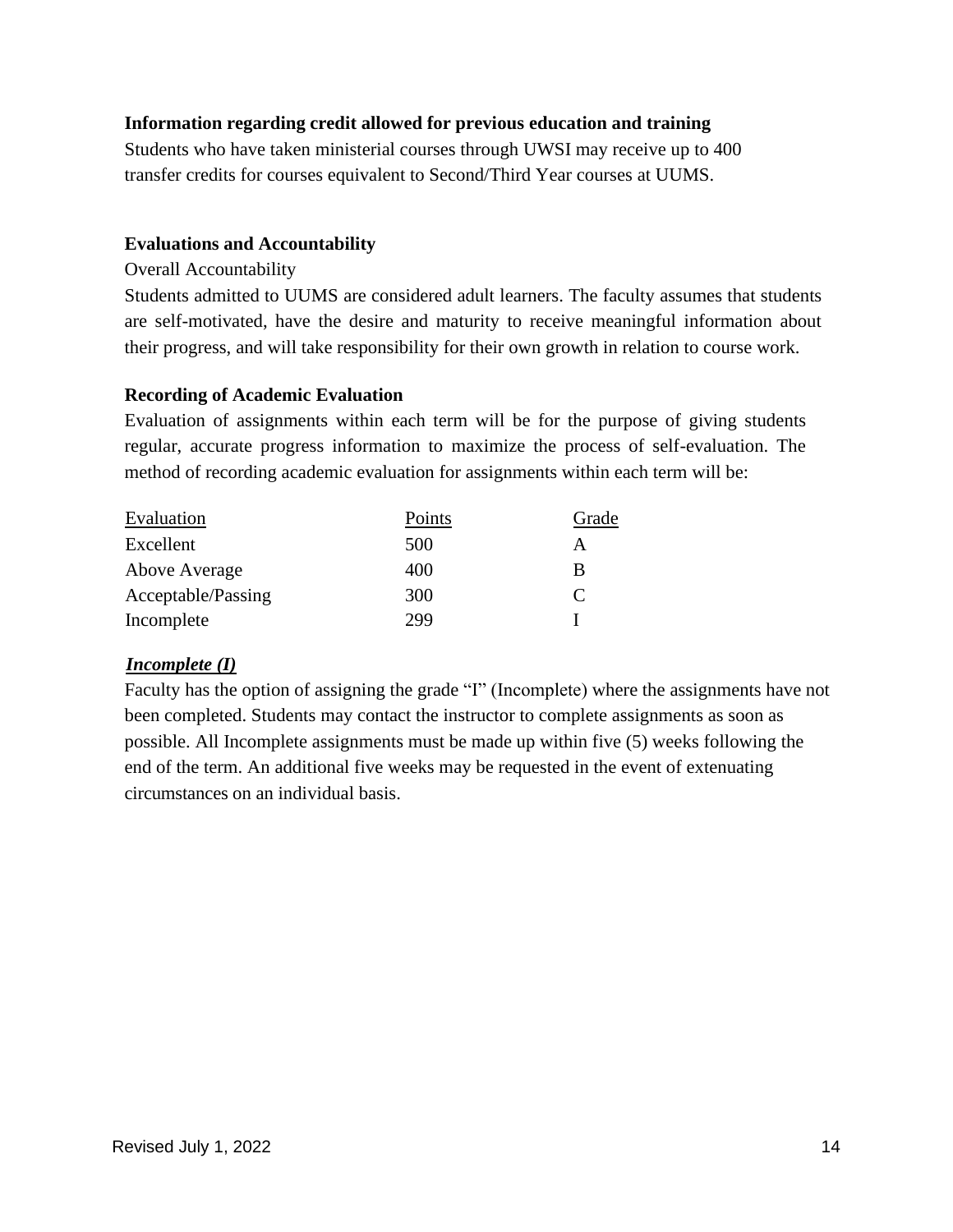#### **Scholarships**

The Unity Urban Ministerial School offers two scholarships to qualifying students. The Revs. Charles and Myrtle Fillmore Scholarship and the Rev. Dr. Ruth M. Mosley.

#### **REV. CHARLES & MYRTLE FILLMORE SCHOLARSHIP**

The Charles and Myrtle Fillmore was established in 2010 by Revs. Dr. Glenn and Martha Moseley support students' spiritual growth and development to become ordained Unity ministers.

### **I. ELIGIBILITY:**

- 1. Successful completion of all first-year requirements. See UUMS Student Handbook.
- 2. Must have at least a 3.0-grade point average or a "B" at the time of application.

#### **II. APPLICATION PROCESS:**

1. **Letter of Application**: A letter containing the applicant's biography, photo, introduction, commitment to Unity, and ministerial career goals.

2. **Letters of Recommendations:** Three (3) letters of recommendation from individuals with knowledge of the applicant's character, experience, or community involvement. These may include ministers, teachers, business associates, and friends of the applicant. One letter of recommendation must be from the applicant's minister.

3. **Essay:** 350-500 words on a spiritual direction topic selected by the Scholarship Committee.

#### **REV. DR. RUTH M. MOSLEY SCHOLARSHIP**

The Unity Urban Ministerial School Rev. Ruth Mosley Scholarship was established in 2020 in honor of our beloved founder, Dr. Ruth M. Mosley to provide financial assistance to students entering their second year of spiritual studies.

#### **I. ELIGIBILITY:**

1. Successful completion of one term with UUMS.

2. Must have the intention of being a Licensed Unity Teacher (LUT) or a Unity minister.

### **II. APPLICATION PROCESS:**

1. **Letter of Application:** Applicants must submit a letter of introduction, including the applicant's commitment to Unity and the ministerial process. Attach brief biography and photo.

2**. Letters of Recommendations:** Three (3) letters of recommendation: from individuals with knowledge of the applicant's character, experience, or community involvement. These may include teachers, business associates, and persons within the applicant's spiritual community. In addition, one letter must be from the applicant's minister or spiritual leader.

3. **Essay:** 350-500 words on a spiritual direction topic selected by the Scholarship Committee.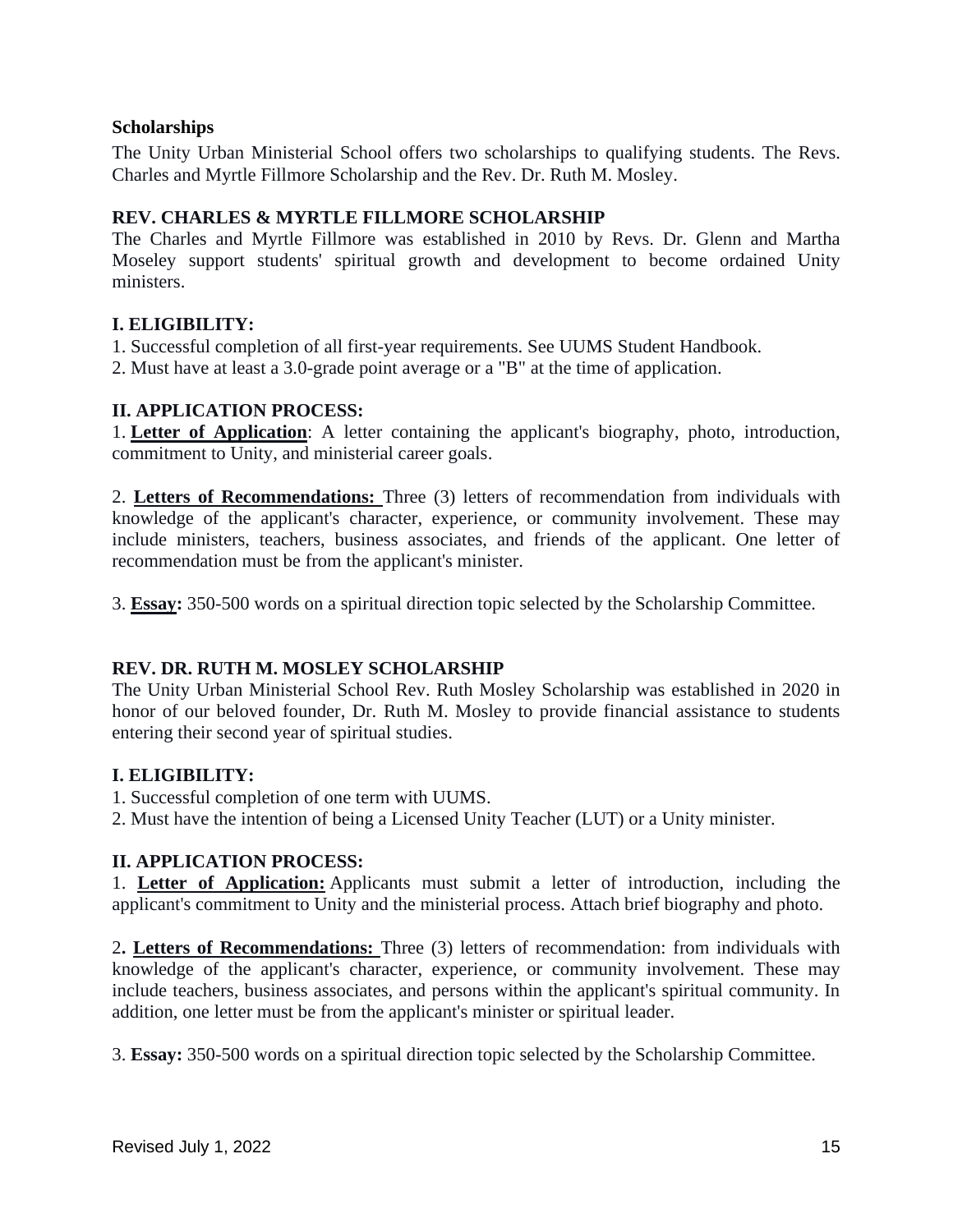Please visit our website at: [https://uums.org](https://uums.org/) or contact Rev. Carolyne Jean Rhodes for additional information on the scholarships at: [revcarolyne@uums.org](mailto:revcarolyne@uums.org)

### **Registration Information**

Enrollment in a course is not official until the Administration has processed the proper registration forms and all financial obligations have been met or payment arrangements have been approved through the appropriate channels. No credit will be received unless tuition has been paid in full by the last day of the term.

### **Withdrawal**

Students wishing to withdraw from a course must obtain approval from their Advisor and the UUMS Curriculum Coordinator. Students who do not officially withdraw from the term will receive a final grade of I in each enrolled course.

### **Attendance**

All students are required to attend ALL mandatory meetings and licensing and ordination reviews.

### **Re-Entrance**

Upon request and approval of the Executive Director, students may re-enter the UUMS Ministerial Studies Program and complete the required courses within a 10 year period.

### **Transcripts**

Federal law requires that all transcript requests be made by the individual student. Such requests should include:

- Student's name and, if applicable, maiden name
- Date of last attendance or certificate earned with date of graduation
- Name and address where the transcript should be sent
- A fee may be required for copying and mailing transcripts to non-Unity organizations

### **Family Education Rights and Privacy Act (FERPA)**

Unity Urban Ministerial School, Inc., complies with the Family Education Rights and Privacy Act (FERPA), which affords students certain rights with respect to academic records. They are:

■ The right to inspect and review the student's academic records within 45 days of the day UUMS receives a request for access. Students should submit to the Registrar a written request identifying the record(s) they wish to inspect. The Registrar will arrange for access and notify the student of the time and place where the records may be inspected.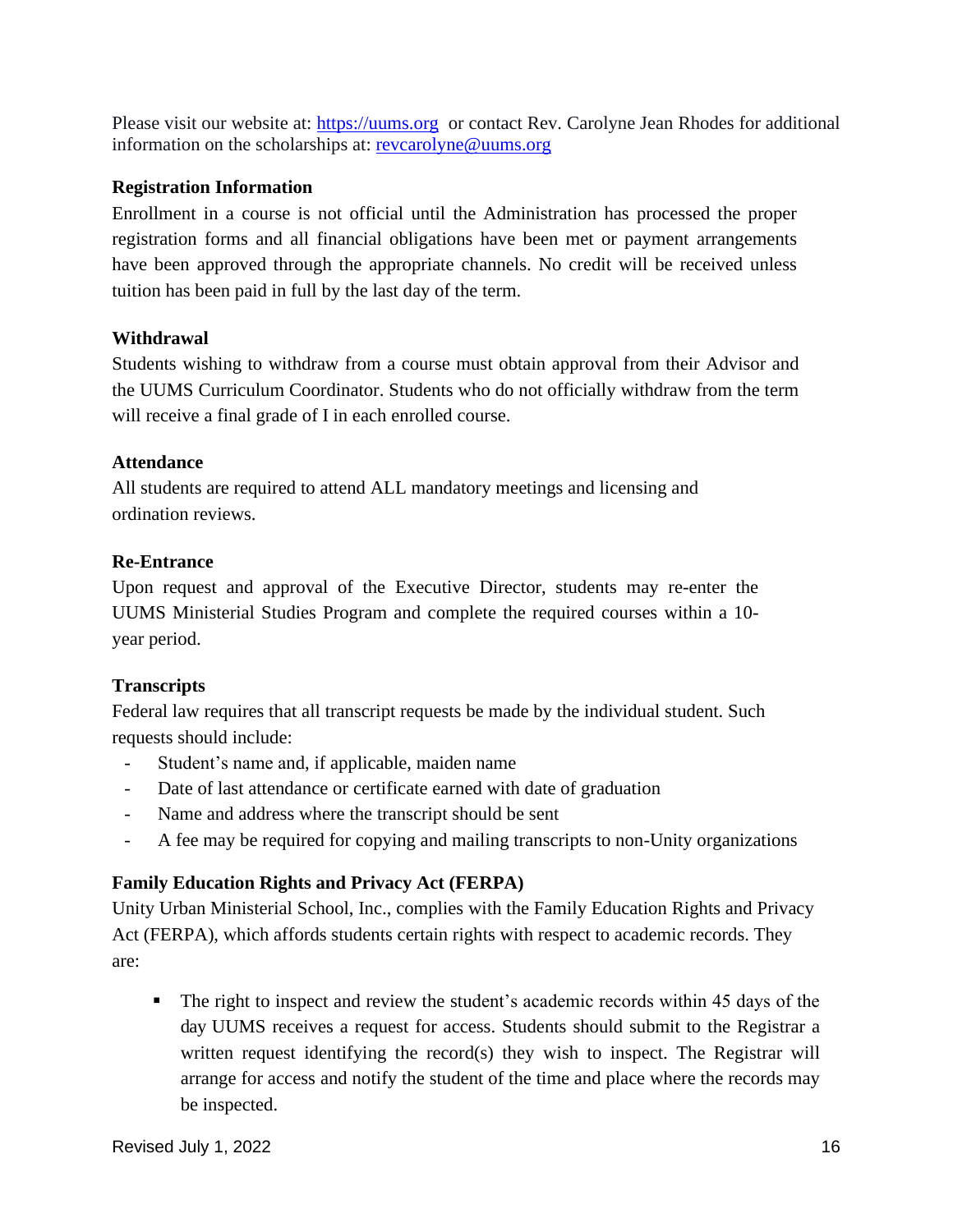The right to request the amendment of the student's academic record that the student believes is inaccurate or misleading and asks for the record to be changed. If UUMS decides not to amend the record as requested, the student will be notified of the decision and advised of his or her rights to a hearing regarding the request for amendment. Additional information regarding the hearing process will be provided at that time.

- The right to consent to disclosures of personally identifiable information contained in the student's academic records, except to the extent that FERPA authorizes disclosure without consent. One exception, which permits disclosure without consent, is disclosure to school officials with legitimate educational interests.
- The right to file a complaint with the U.S. Department of Education concerning alleged failures by UUMS, Inc. to comply with the requirements of FERPA. The name and address of the office that administers FERPA is:

 Family Policy Compliance Office U.S. Department of Education 600 Independence Ave., SW Washington, DC 20202-4605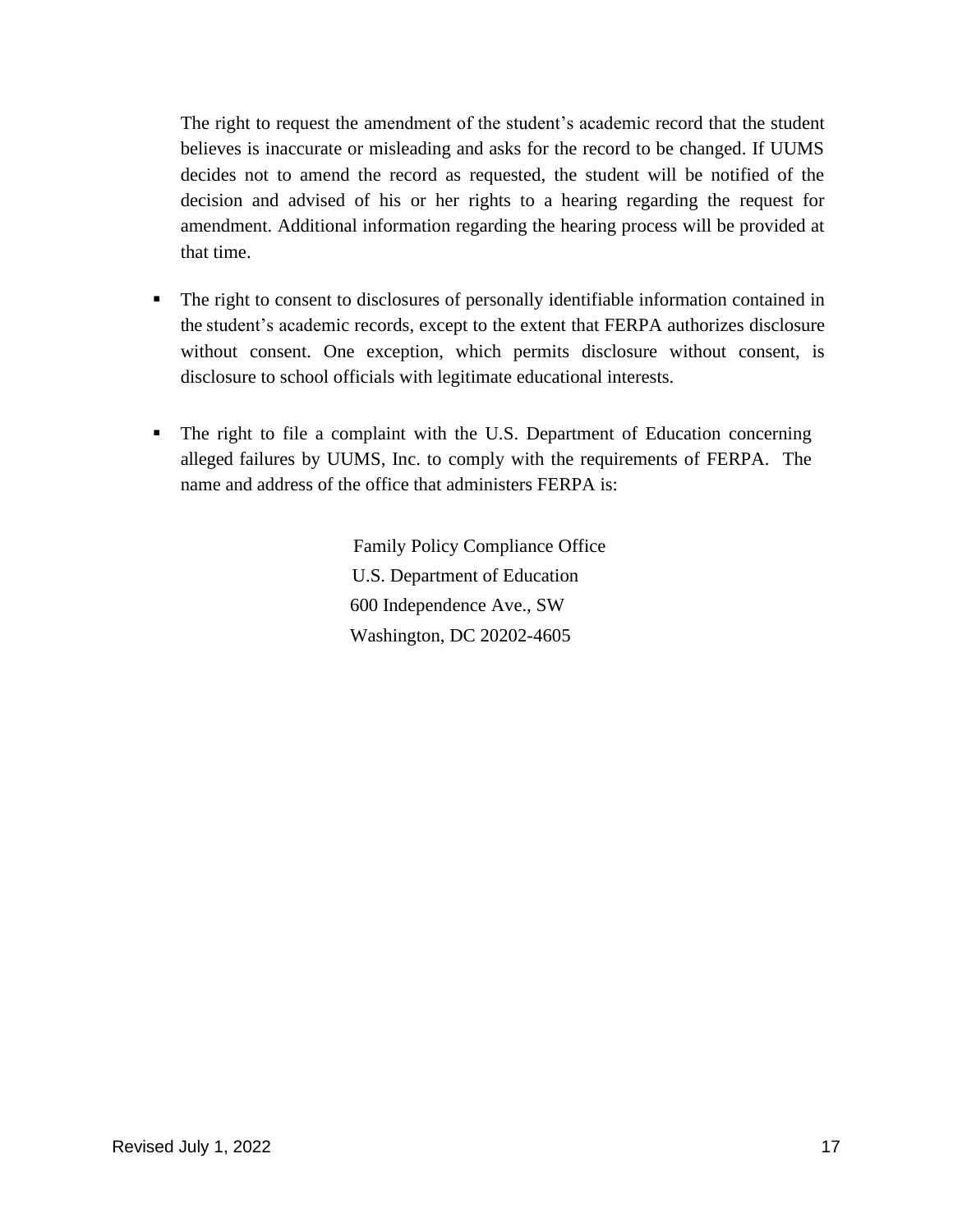#### **MINISTERIAL PREPARATION PROGRAM (FIRST YEAR) COURSE DESCRIPTIONS**

#### **F1000 Unity Foundations 20 hours**

Building consciousness, knowledge and skills in any endeavor begins with learning the foundational principles. Students will explore foundational principles from *Lessons in Truth*, *Discover the Power* and other historical texts. They will also learn how to integrate the foundational principles into daily life. (Combines three former classes: Lessons in Truth, Discover the Power Within You and Unity Today.)

#### **F1002 Healing and Wholeness 20 hours**

This course is based on the spiritual laws and universal principles that support the expression of health and wholeness in our minds, bodies, and affairs. We will be working with Myrtle and Charles Fillmore's interpretation of how Jesus used and demonstrated those in his own life. Such laws and principles will be presented to support participants in developing a practical understanding of Myrtle and Charles' theology as heart-centered metaphysician.

#### **F1003 Development of New Thought andUnity Movement 20 hours**

Development of the Unity movement explores Unity's origins as well as its evolution from a small group of spiritual seekers into the worldwide spiritual movement Unity is today.

Topics explored include the events that inspired Charles and Myrtle Fillmore to share their spiritual insights, Unity's three-part ministry of prayer, publishing, and education; major events (including controversies) in Unity's history, and Unity's relationship with the larger New Thought movement.

#### **F1004 Jesus Teachings 20 hours**

Students will focus upon the sayings of Jesus as the "*Great Example*" for Spiritual Awakening, Empowerment, and Transformation. By exploring the teachings *of* Jesus,

rather than the teachings *about* Jesus, we can follow that example. Students will develop a deeper and more practical understanding of Jesus as Master Teacher and Way-shower through reflection upon his sayings and methods. In this way, they will learn to build a strong spiritual foundation for "Christ Consciousness."

#### **F1005 Bible Interpretation –Hebrew Scriptures 20 hours**

This is an introduction to the metaphysical interpretation of the Hebrew Scriptures within the Unity framework. Students will begin to understand and interpret the Hebrew Scriptures from a metaphysical viewpoint. The Scriptures are unveiled through individual metaphysical interpretation of the names of people, places, and things, numbers, archetypes, and any other symbols, etc., as they relate to the activity of humankind.

#### **F1006 The Christ 20 hours**

Using the Bible as our primary text, this class explores the Christ idea as it relates to Jesus and all humankind. It attempts to discover what the Christ idea is, where it came from, what it meant to the people of Jesus' time, and how the Christ idea evolved during the period when the books of the New Testament were being written.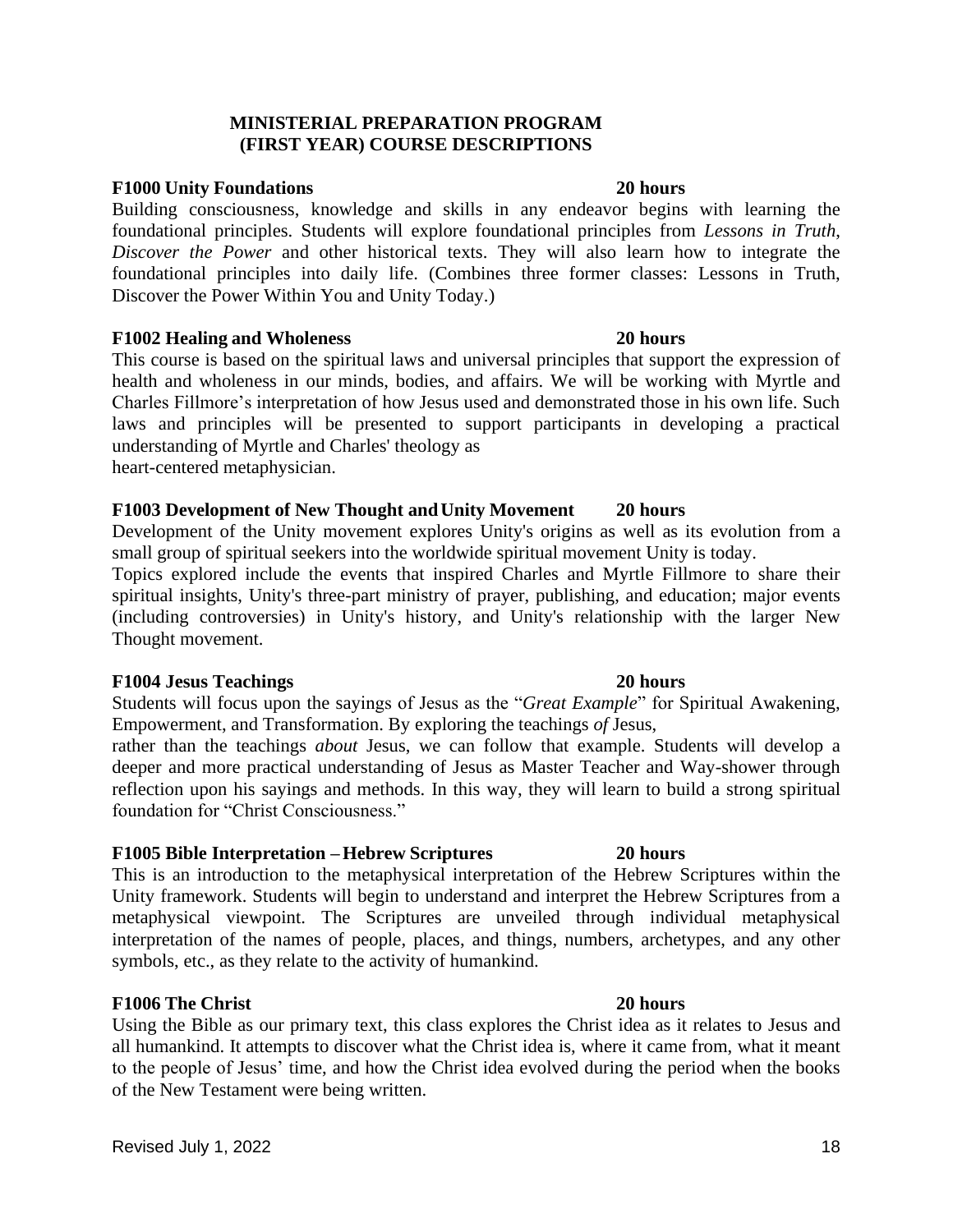#### **F1023 Unity Prayer 20 hours**

The course introduces the Unity way of affirmative prayer. Affirmative meditative prayer is at the heart of the Unity spiritual path. It will also explore the traditional Unity five-step prayer process. The student will be supported in creating a daily prayer practice.

#### **F1033 The 12 Powers of Man 20 hours**

This course is a study of the twelve fundamental attributes of Divine Mind centralized in humankind as our spiritual nature. The course explores the powers as divine ideas and as faculties expressed through our minds.

#### **F1036 Metaphysical Interpretation 1, part 1 20 hours**

The first phase for becoming a "metaphysician/practitioner" is learning the fundamental Principles. Assimilating and practicing those Principles helps awaken awareness and understanding of spiritual Truth. This "first phase" course encourages students to enter into that awakening and understanding so that they can apply the principles in their everyday lives and experience the "first fruits" of spiritual understanding.

#### **F1037 Metaphysical Interpretation 1, part 2 20 hours (Prerequisite F1036)**

This class is designed to continue deepening the student's awareness of basic metaphysical principles and to help them work on the ability to articulate major Unity concepts. Practical application is emphasized as a primary goal.

#### **F1039 Metaphysical Interpretation 2, part 1 20 hours (Prerequisite F1036 and F1037)**

This advanced class is designed to continue deepening the student's awareness of basic metaphysical principles and the ability to articulate major Unity concepts. To that end, students will be encouraged to investigate, analyze, and use basic metaphysical tools for living. By developing dominion over the ego/personality, the way is opened for greater expression of the student's innate Divine Potential.

#### **F1040 Metaphysical Interpretation 2, part 2 20 hours (Prerequisite F1036, F1037 and F1039**)

This advanced class is designed to continue deepening the student's awareness of basic metaphysical principles and the ability to articulate major Unity concepts. This course summarizes and organizes metaphysical teachings to facilitate an ever-increasing demonstration of Truth.

#### **F1042 Prosperity 20 hours**

This class is a combined study of Unity's two most important texts on the core subject of prosperity: Charles Fillmore's classic *Prosperity* and Eric Butterworth's *Spiritual Economics*. Students will compare these books on the key subjects of substance, mind, faith, visualization, and a giving consciousness.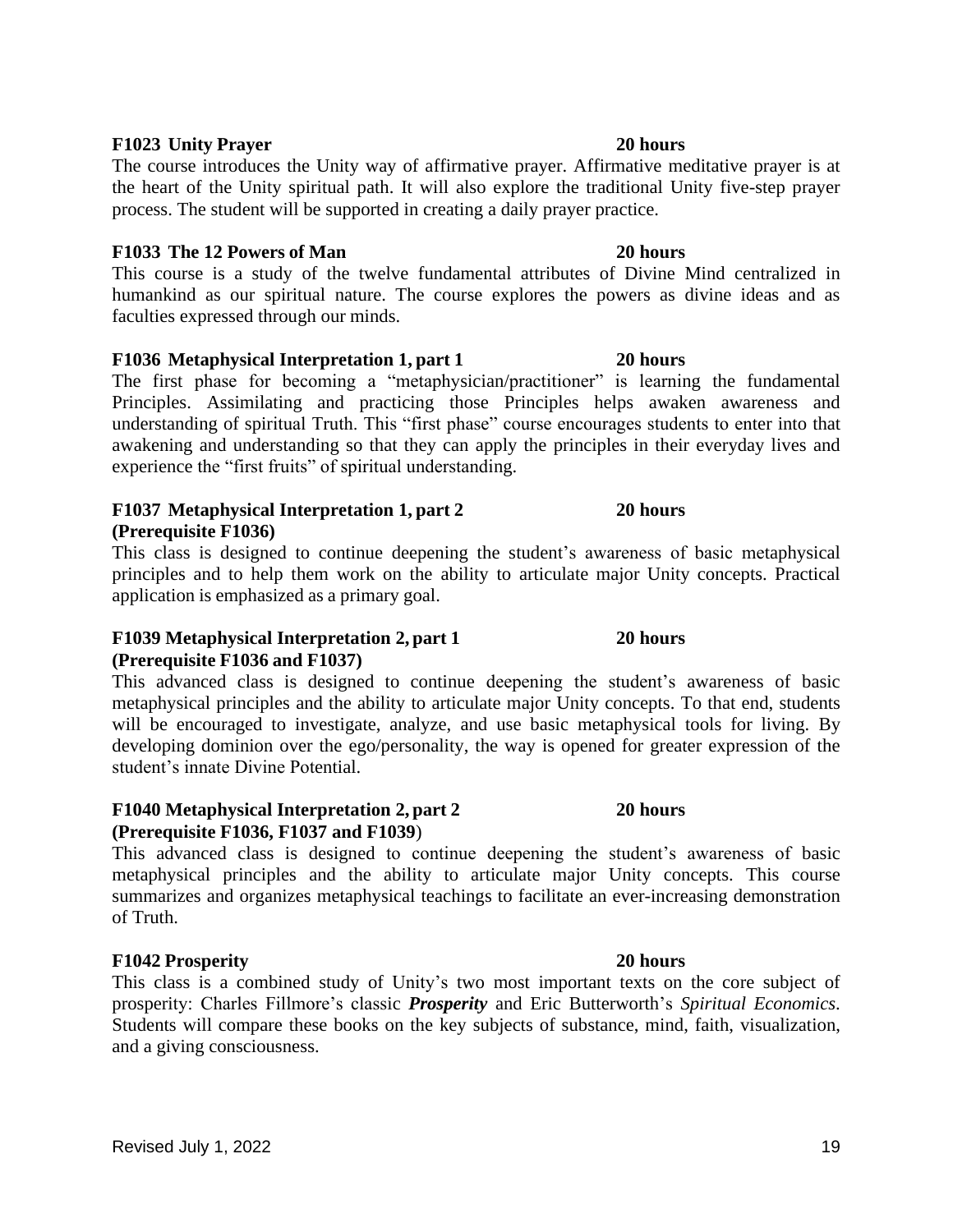#### **F1044 Meditation Practices 20 hours**

This course focuses on the practice and the experience of various forms of meditation. Benefits of the various forms of meditation will be explored as well as methods to deal with resistance to it. Practicing the Silence, Unity's meditation practice, is fundamental and foundational to Unity teachings.

#### **F1045 Self-Awareness 20 hours**

Students will explore the dimensions of self by studying several systems and techniques for selfawareness. Self-awareness is necessary for optimal balance and functioning in life. They will become more conscious of their attitudes, beliefs and ways of being, symptoms of stress and imbalance; healthy responses to stress and imbalance; and how to integrate spiritual principles to maintain balance and honor all facets of their being.

#### **F1046 Overview: Hebrew Scriptures 20 hours**

This course introduces the history of the Hebrew Scriptures and provides a framework for future study. Learners will explore the history and development of the Hebrew Scriptures through stories, exploration of events and knowledge and the consciousness of the writers.

#### **F1047 Overview: Christian Scriptures 20 hours**

This course explores the Gospels, letters, history (Book of Acts), and apocryphal literature (Book of Revelation). The student will develop a basic understanding of the Christian Scriptures' meaning for the people to whom they werewritten.

#### **F1048 Bible Interpretation: Actsto Revelation 20 hours**

In this course, students will experience the rewarding process of Bible interpretation. Students will learn, step by step, how to metaphysically interpret a Bible story and apply the meaning to their lives. Selected stories from Acts to Revelation will be maieutically and metaphysically interpreted**.**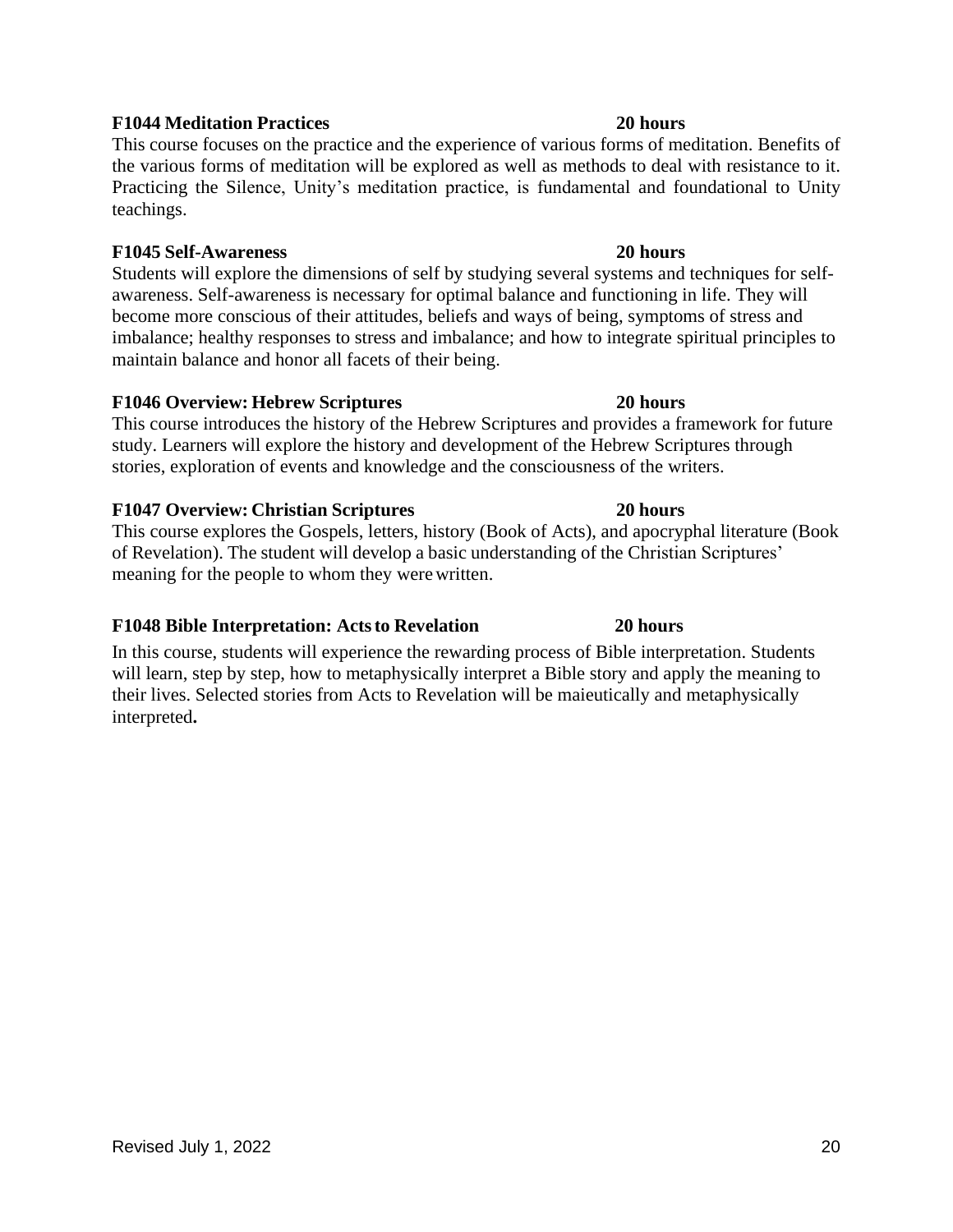### **MINISTERIAL STUDIES PROGRAM (SECOND/THIRD YEAR) COURSE DESCRIPTIONS**

#### **Bible Studies**

BI5011, 5012,5013,5021,5022 & 5023, Biblical Studies, and Skills

These classes are a systematic study of the historical and metaphysical interpretation of the Old and New Testaments. They explore how history, and especially the memory of the history, shaped the Hebrew community. They include the way the biblical writers understood the God/person relationship, our inheritance of that understanding, and the likeness and differences of our understanding today.

| BI 5011 Biblical Studies Old Testament (Genesis - I Chronicles)  | 40 hours |
|------------------------------------------------------------------|----------|
| BI 5012 Biblical Studies Old Testament (Chronicles II – Ezekiel) | 40 hours |
| BI 5013 Biblical Studies Old Testament (Daniel – Malachi         | 40 hours |
| BI 5021 Biblical Studies New Testament (The Gospels              | 40 hours |
| BI 5022 Biblical Studies New Testament (Hebrews-Revelations)     | 40 hours |
| BI 5023 Biblical Studies New Testament (Acts - Philemon)         | 40 hours |

#### **Communication Skills**

#### **CM1000 Conversation Skills 20 hours**

Conversation Skills is a 10-week ministerial course that enhances effective communication skills to include the ability to stay in dialogue when emotions are driving us to "shout out" or "shut down." This course provides knowledge and tools for listening, connecting, and facilitating dialogue in tough, emotional situations. The principles and models taught are aligned with spiritual practices. The class is based on the model of Nonviolent Communication (NVC), which includes taking responsibility for our own experience; commitment to increasing our awareness of our own feelings and needs as well as those of the people with whom we interact; and having the capacity to be authentic and compassionate in all circumstances.

#### **CM2000 Teaching Methods (previously IS5950) 20 hours**

This course provides the foundations of teaching adult learners and how to lay the groundwork for creating a captivating class.

#### **CM2011 Children's Ministry 30 hours**

This class addresses communication to children, Uniteens, Youth of Unity, Young Adults of Unity and Next Generation Unity. Students will explore how to nurture the spiritual development of children and teens and gain insights into how to effectively work with and support YFM leadership. A ministerial perspective on fundamentals of YFM program administration is presented.

#### **CM 2022 Board of Trustees 20 hours**

Students completing Board of Trustees will be able to assist in the application of the principles taught in this course. Students will be able to demonstrate how these principles will help to serve large and small churches to have successful boards of trustees operating in a church community.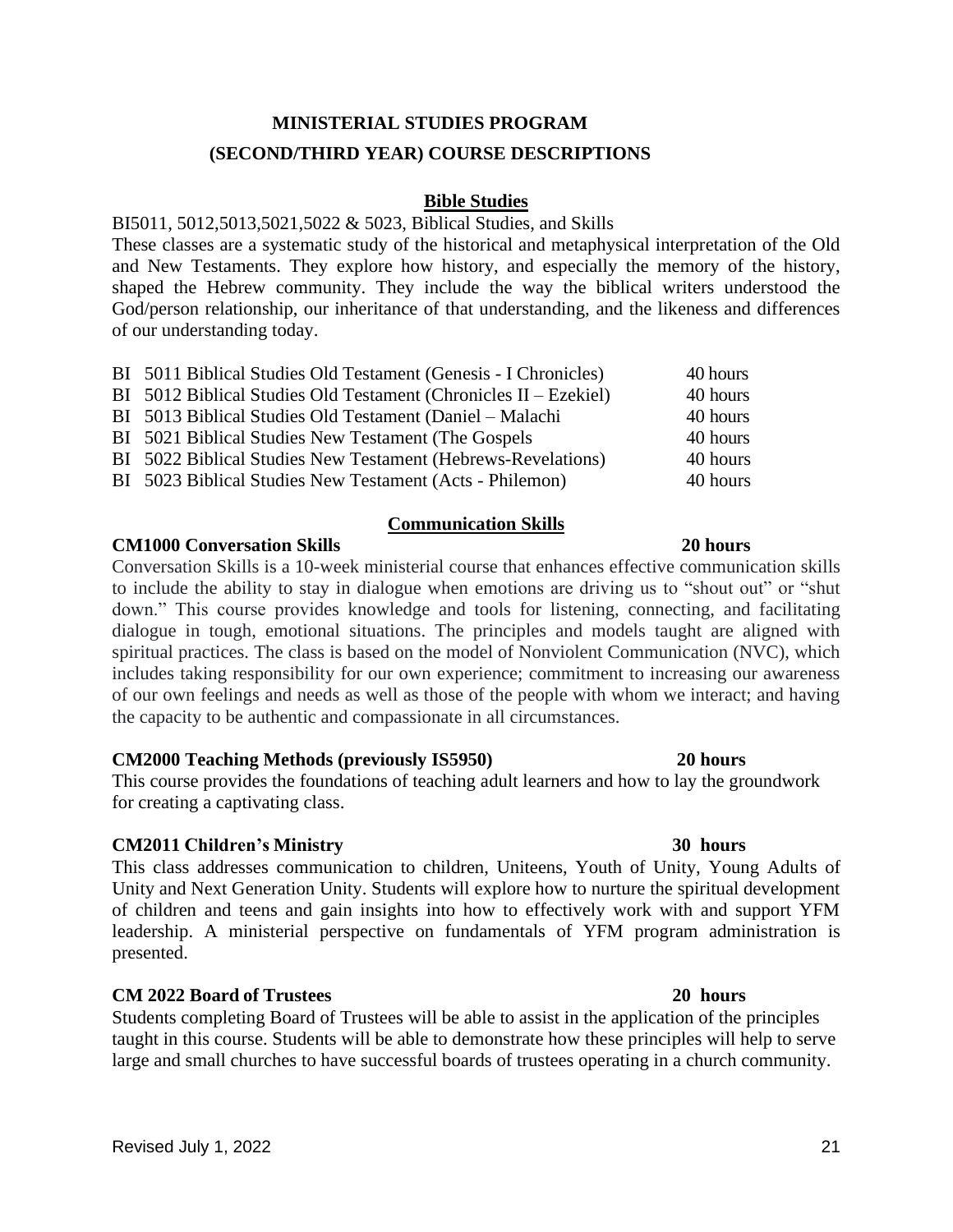## Revised July 1, 2022 22

#### **CM3004 Talks on Truth 30 hours**

This course is an opportunity to develop and improve Sunday talks, sermons or messages by studying talks given by the co-founder of the Unity movement, Charles Fillmore. Using his talks as a springboard, students will find their own individual styles by using basic guidelines.

#### **CM3003 The Art of Storytelling 20 hours**

As speakers, we want to use all the communication skills available to engage listeners and hold their attention. Storytelling is an art form that can be developed and enhanced. As ministers, we might say, "let me tell you a story" and observe as listeners move to the front of their seats. Weaving an interesting story is an invaluable skill.

### **CM4001 Homiletics I 40 hours**

Through an understanding of the communication process, students will be prepared in this class to use communication principles in formal talks, group meetings, individual relationships, and media presentations. Students will be encouraged to integrate communication principles into their understanding of themselves and their belief structure.

#### **CM4003 Homiletics II 40 hours**

(Prerequisite Homiletics I) Through an understanding of the communication process, students will be prepared in this class to use communication principles in formal talks, group meetings, individual relationships, and media presentations. Students will continue developing deeper communication skills as polished speakers.

#### **Counseling**

**CS2001 Counseling 30 hours** This class will summarize and compare the basic premise of the Strategic Pastoral Counseling Model. Students will observe fundamental skills in counseling that assist in understanding overall strategies used by individuals under stress. They will learn the differences between spiritual counseling and psychological counseling, identify the ethical and legal requirements of ministers regarding spiritual counseling.

#### **CS2002 Counseling (Unity Methodology) 30 hours**

This introduction to Unity's concept of spiritual counseling emphasizes that students acquire a sensitivity of the needs of persons in counseling and the use of spiritual counseling techniques.

### **CS2003 Counseling Skills – Grief andLoss Support 30 hours**

This class helps students understand the basics of grief and the stages of the grief process. This comprehensive course of study equips ministerial students to counsel congregants through the grief process.

### **CS2005 Ministry at End of Life 20 hours**

During our human experience, everyone faces the existential issue of death and the desire to find comfort or comfort others. Ministers especially are called upon to help congregants cope with aging, dying, death, grief, and bereavement issues. This course focuses on the function of ministry to individuals and family members within such circumstances. Students will explore spiritual, medical, ethical, legal, and cross-cultural factors related to the end-of-life experience.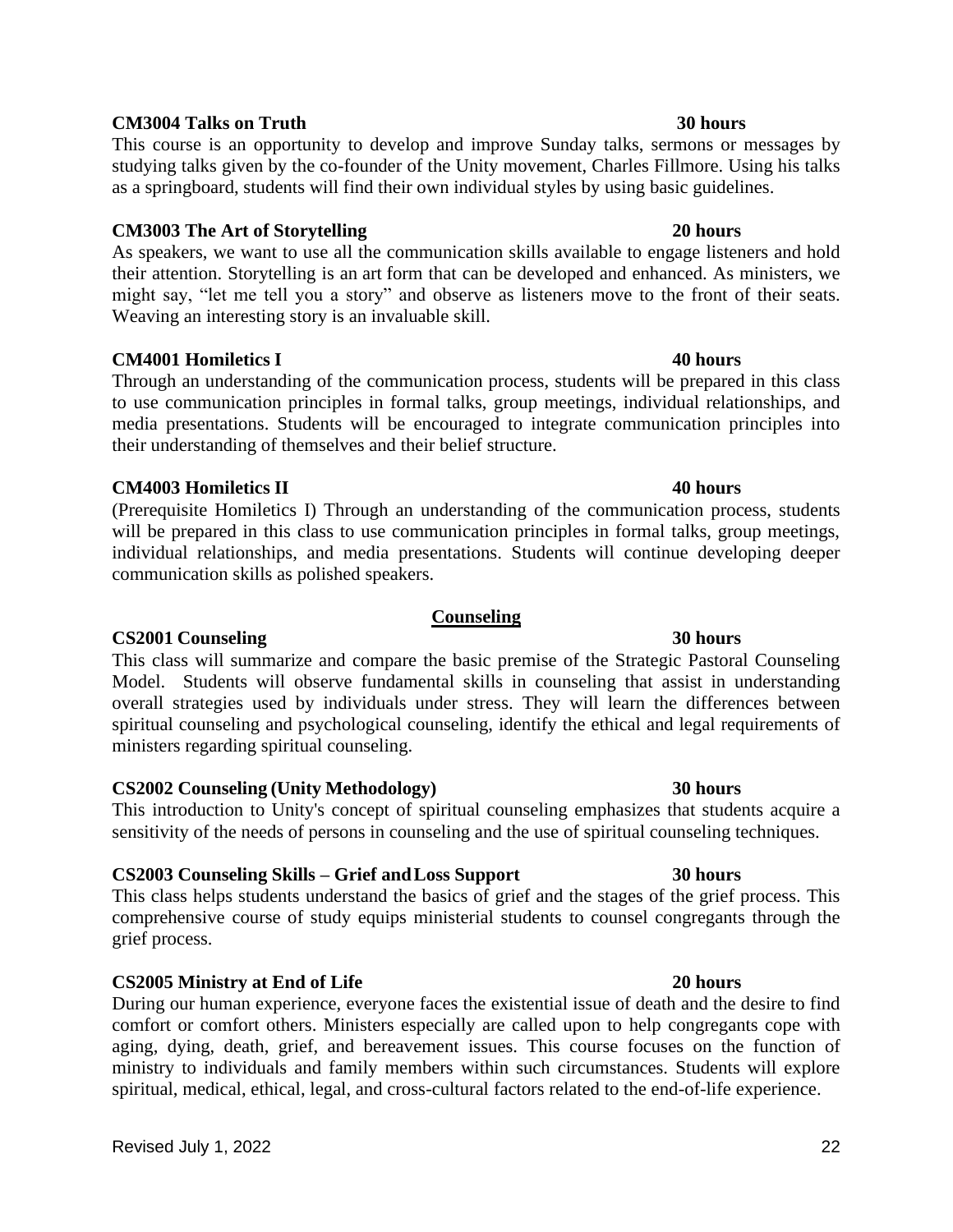#### **CS4002 Substance Use Disorder 30 hours**

Addiction has a major impact on health, relationships, finances, spirituality, communities, families, society at large—and on churches. This course is grounded in the prevailing scientific assessment that addiction is a biological, psycho-social, spiritual disease that can be arrested with appropriate engagement in effective treatment strategies. We will explore what addiction is in its essentials and its variety of forms, how family and societal relational systems are a part of the addictive process, and most importantly what recovery is and how it works. We will explore the myriad ways that addiction impacts churches and discuss effective strategies ministers and congregations can employ to support recovery.

#### **Cultural Studies**

#### **CU2001 Unitive Justice (previously prison ministry) 20 hours**

This class provides an in-depth study of healing principles as set forth by Charles Fillmore and interpreted by "The Detroit Eight" (the first graduating class of the Urban Ministerial School, 1982). This course explores Charles Fillmore's materials coupled with the unique challenges of the prison ministries & family. The course explores themes of Healing, such as " Goodbye Daddy, Carrying the Load, Heartbreak, Separating the Twins, Changing Rules, College Choices, Rape, Murder, and a whole host of the challenges of letting the "Christ" do the Healing. This class is an experiential course in which the student reviews the book Jesus Christ Heals and seeks to employ the tenets of the book as a tool for prison outreach.

#### **CU4306 Diversity and Inclusive Ministry 20 hours**

Empathetic appreciation of the various expressions of human diversity is essential to compassionate ministry. Personal background and experiences relative to various diversity issues will be explored in this course. As the students' awareness of and relationship to diversity issues is explored, dialogue and personal healing will be encouraged. Diversity issues facing ministries will be explored. Students will discover the challenges and joys of the multicultural, multiracial, multi-generational and multidimensional inclusive ministry. Issues of funding and working with refugees, homelessness, poverty, and physical and mental health support arediscussed.

### **CU4307 The Soul of Ministry, Creating Beloved Community 30 hours**

Church communities are effective and sustainable resources for spiritual transformation to the degree that they live the principles they teach. When spiritual principles are expressed as integrity in relationships, fair and effective decision-making processes, and authentic inclusion, ministries flourish, and people mature. Grounded in the perspective of family systems theory, this course prepares ministers to understand the dynamics of the church relationship system, take responsibility for managing self rather than trying to control others, and utilize healthy boundaries to foster creativity, harmony, and soul development. It is likely that some or perhaps even many of the concepts presented in this course will challenge you to understand yourself, relationships, and what is truly a healthy church, in a new way. Hang in there - it will be worth it!

### Revised July 1, 2022 23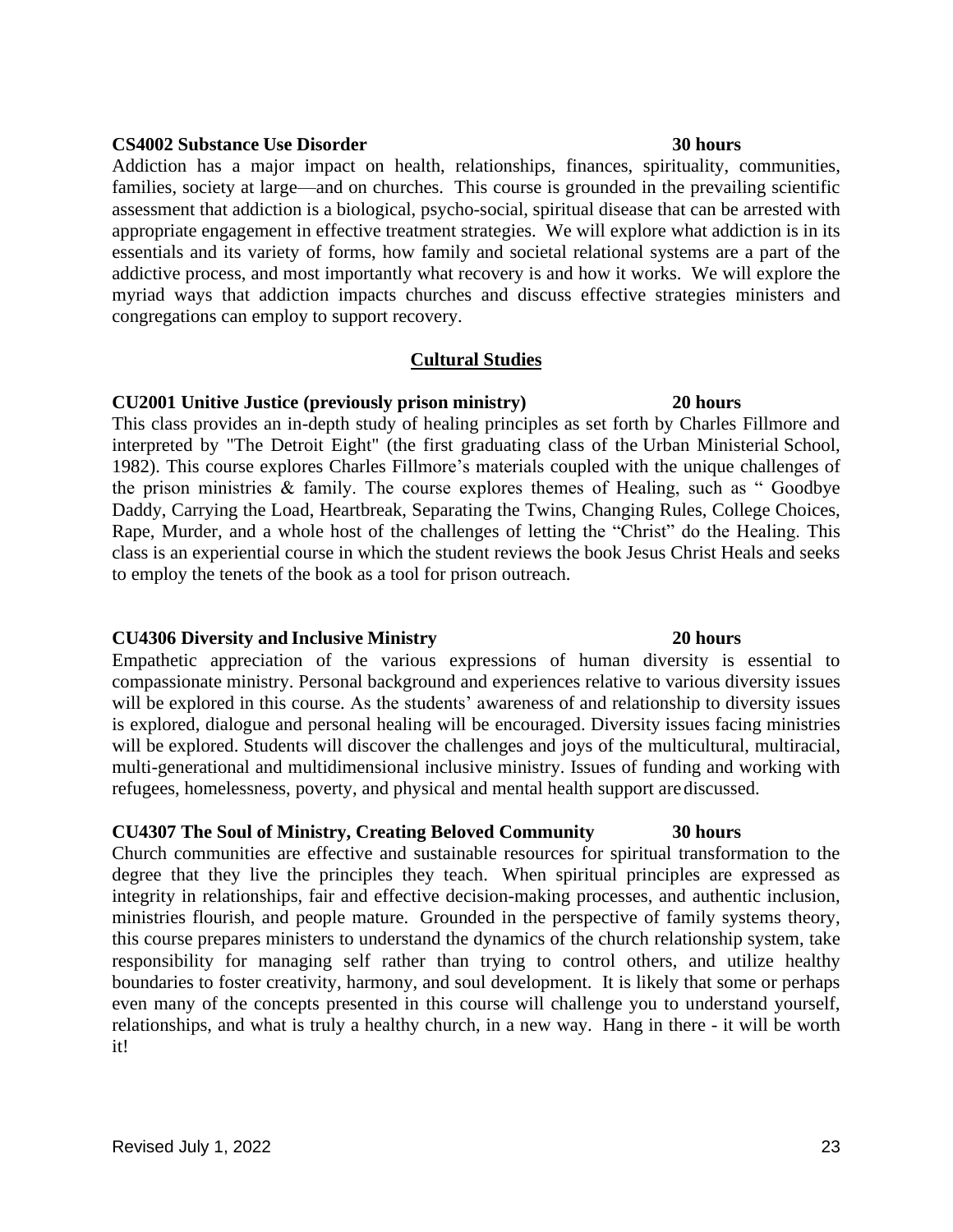#### **CU4308 Unitive Leadership Skills 20 hours**

This course is based upon the Unitive Justice Model using the unitive circle process to enhance personal and ministry functionality. It helps develop self-awareness, enhance spiritual counseling, conflict resolution and community building skills. This course provides an overview of the 14 arcs to a Unitive Justice Community and experiential practice of unitive circle process for self-awareness, peacemaking and community building in classrooms and community circles in ministry. It is an introduction to the Unitive Circle Process.

The *Circle* process brings people to the table to create connection, understanding, collaboration and solution. It provides a pathway to understanding the underlying pain of conflict. The action of applying the circle process to personal, cultural, and societal breakdowns is "living the truth we know" and moves individuals from confrontation to connection.

#### **History**

#### **HI1001 History of Christianity 20 hours**

The purpose of this course is to understand the history and pivotal turning points of Christianity from the life of Jesus leading up to modern times. Students will explore how doctrine and practices were formulated and reasons for schisms and divisions.

#### **HI1004 Introduction to World Religions 20 hours**

This class provides an overview of world religions, their origins, belief systems and how they function in the world today.

#### **HI1005 Search for the Historical Jesus 20 hours**

Students will have the opportunity to review the historical facts that are available concerning the life and death of Jesus with a view toward developing one's own theology.

#### **HI1006 Introduction to Theology 20 hours**

The class presents the basic categories of Christian theology and Unity theology. In addition, basic ideas in "theology of pluralism" and "comparative theology" will be discussed in relation to Unity thought and spirituality.

### **HI1037 History of African American Church 20 hours**

This class strongly provides a more in-depth history and traditions of the African American Church and its effect upon the modern urban community.

### **HI1038 Womanist Theology 20 hours**

Womanist Theology is a methodological approach to theology which centers the experience and perspectives of Black women, particularly African American women. The first generation of womanist theologians and ethicists began writing in the mid to late 1980s, and the field has since expanded significantly.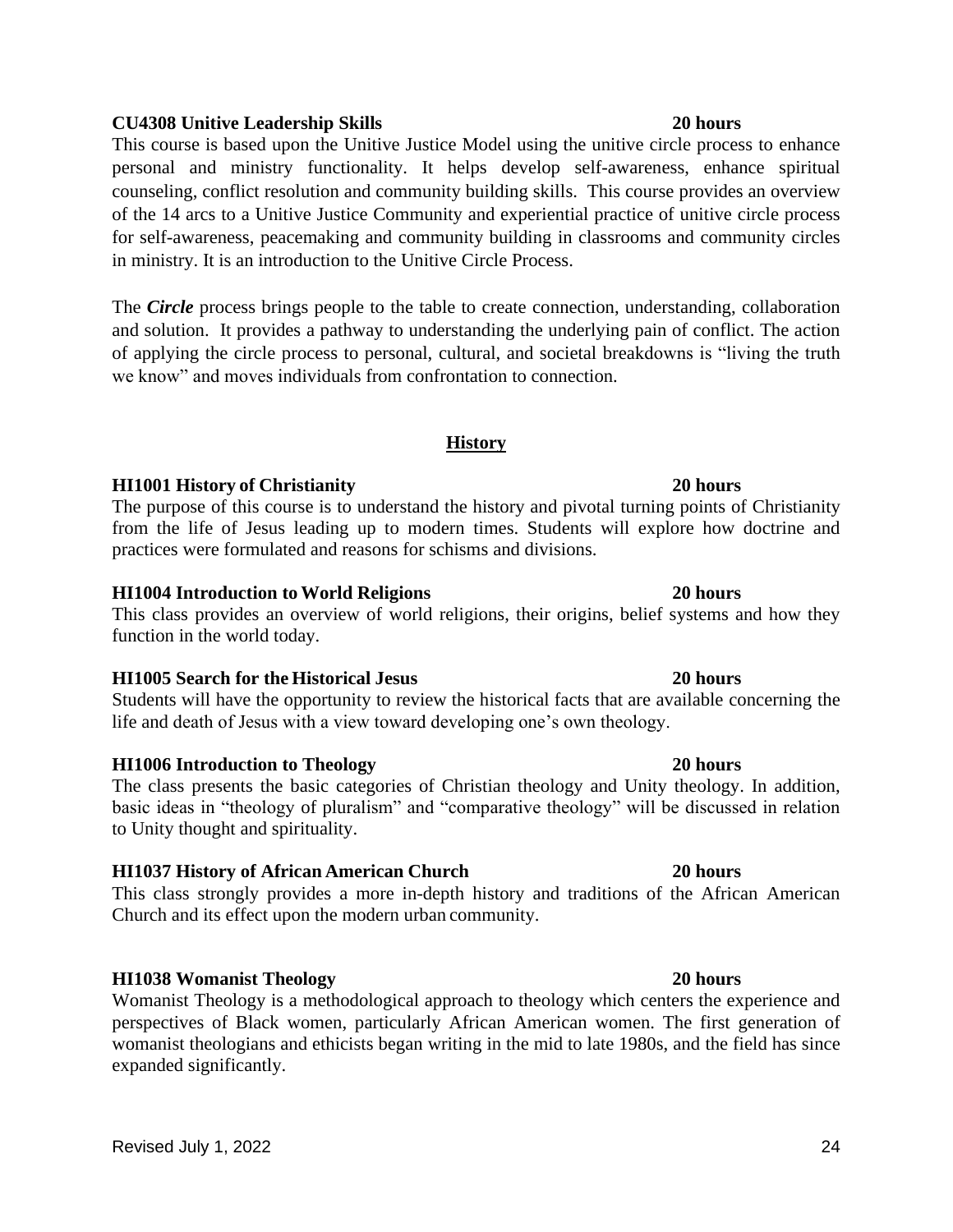# Revised July 1, 2022 25

### **Inner/Spiritual Development**

#### **IS2001 Compass I 20 hours**

"Compass I" will serve as a guide into individual consciousness, and aid individuals in the journey of their soul. This coursework will provide you with an opportunity to do the needed inner work to develop in spiritual consciousness. Students will be guided through the first three stages of spiritual development: Egypt, the Red Sea, and the Wilderness, on the journey of the soul from Egypt to the Promised Land.

#### **IS2002 Compass II 20 hours**

Students will be guided through the remaining stages of spiritual development. This coursework provides an opportunity to do the needed inner work to develop spiritual consciousness.

### **IS2006 A Work of Heart 20 hours**

The purpose of this course is to help students define and develop their role and purpose in ministry. Spiritual leadership is a work of heart. To learn how God prepares one for leadership, we will explore how God's heart shaping work by studding four of the most prominent Biblical Leaders. This exploration into the leadership of Moses, David, Paul and Jesus will provide some well-rehearsed biographies for spotting the signs of divine heart shaping. (Not sure if this is the correct placement)

#### **IS2011 Prayer and Meditation 20 hours**

This course is in two parts and designed to develop the consciousness of prayer necessary for effective Unity Ministry. The emphasis is on the practical application of Unity principles, methods and techniques of prayer and meditation. Expectation of this course includes the unfoldment of the student's individual prayer life and the ability to lead others in effective meditation and prayer meetings. The student will be required to demonstrate prayer technique, meditative prayer, prayer habits and positive prayer.

### **IS2013 Prayer and Reflection 20 hours**

Continuation of studies from IS2011.

### **IS2003 Prosperity 20 hours**

The student is provided a deep understanding of Prosperity principles as presented by Charles Fillmore and other Unity writers.

| <b>IS3001 Advanced Metaphysics I</b> | 30 hours |
|--------------------------------------|----------|
| <b>IS3002 Advanced Metaphysics 2</b> | 30 hours |
| <b>IS3003 Advanced Metaphysics 3</b> | 30 hours |
| <b>IS3004 Advanced Metaphysics 4</b> | 30 hours |

This series of courses focuses on examination of the texts of Carole M. Lunde and Walter C. Lanyon through lecture, reading, writing, observation, and discussion of the text. Instruction takes the student into a deeper study of metaphysics. Mr. Lanyon is an exciting writer who has written many books and manuscripts, and his metaphysical interpretation is well aligned with Unity. Classes must be taken in order.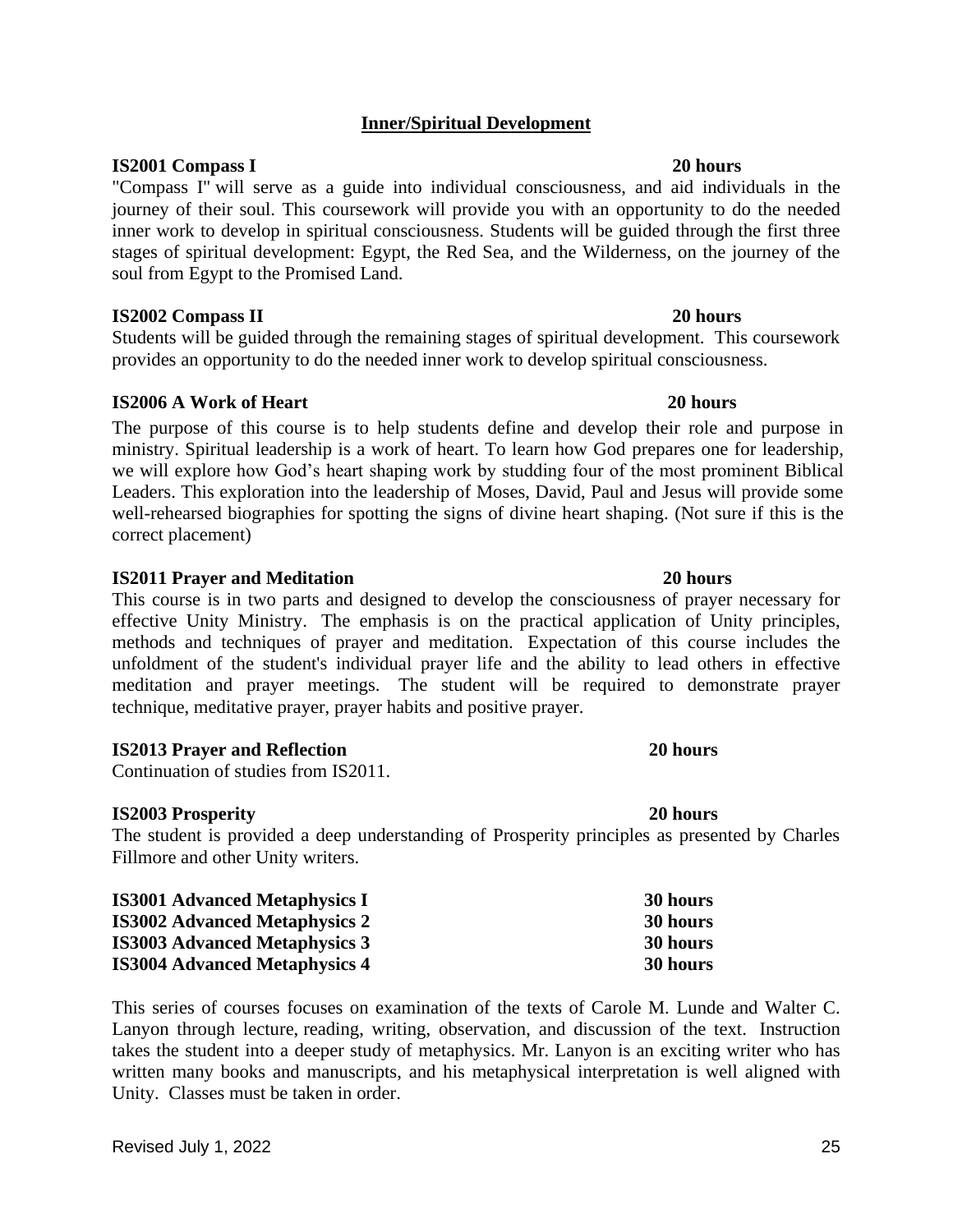#### Revised July 1, 2022 26

#### **IS5911 Credo: Belief, Structure andFormative Factor 20 hours**

This class has the purpose of helping the students begin the process of exploring their own belief structures. The formative factors of belief are presented and related to the **s**tudent's own individual experience. The final purpose of this class is to prepare students to develop and write their own personal credos.

#### **IS5912 Credo: Nature of Man 20 hours**

In this class, students address their understanding of the nature of man. The class will offer varieties of ways of understanding man's nature and destiny. Students will consider and evaluate these views considering their own spiritual convictions and insights.

#### **IS5923 Ethics 20 hours**

This course is an introduction to the basic concepts of theological ethics, Minister/Congregant privileged communications, member and non-member personal relationships with analysis and discussion of current events. The purpose of this course is to help students clarify their values, relate their values to the external environment, and introduce the process of theological ethics.

#### **IS5940 Self Awareness I 30 hours**

This course introduces the concept of psycho-spiritual wholeness as a life-long endeavor essential to healthy, effective ministers and ministries. The concept is for engagement intellectually, spiritually, and experientially. The focus is on developing understanding of the way that psychological and spiritual health are inextricably interwoven. Each student is unique in their way of engaging in their personal growth journey. Each has had different experiences and most likely has participated with a variety of psycho-spiritual growth approaches. This course invites each student to go forward in understanding and depth from where they currently are to gain new robust perspectives that will benefit them as a minister. The course culminates in the invitation to personal commitment to the lifelong process of psycho-spiritual maturity and to utilizing resources that support this growth. This course lays the foundation for Part 2.

#### **IS5941 Self Awareness II 30 hours**

(Prerequisite IS5940) This course builds on Part 1, continuing to develop the concept of psychospiritual wholeness as a life-long endeavor essential to healthy, effective ministers and ministries. The concept is engaged intellectually, spiritually, and experientially. The focus is on developing understanding of the way that psychological and spiritual health are inextricably interwoven. The course culminates in the invitation to personal commitment to the lifelong process of psycho-spiritual maturity and to utilizing resources that support this growth.

### **IS5945 The Journey (Spring term before graduation) 30 hours**

Required course. This is a practicum for students completing the UUMS program. It is designed to prepare them with the tools to launch into their ministries.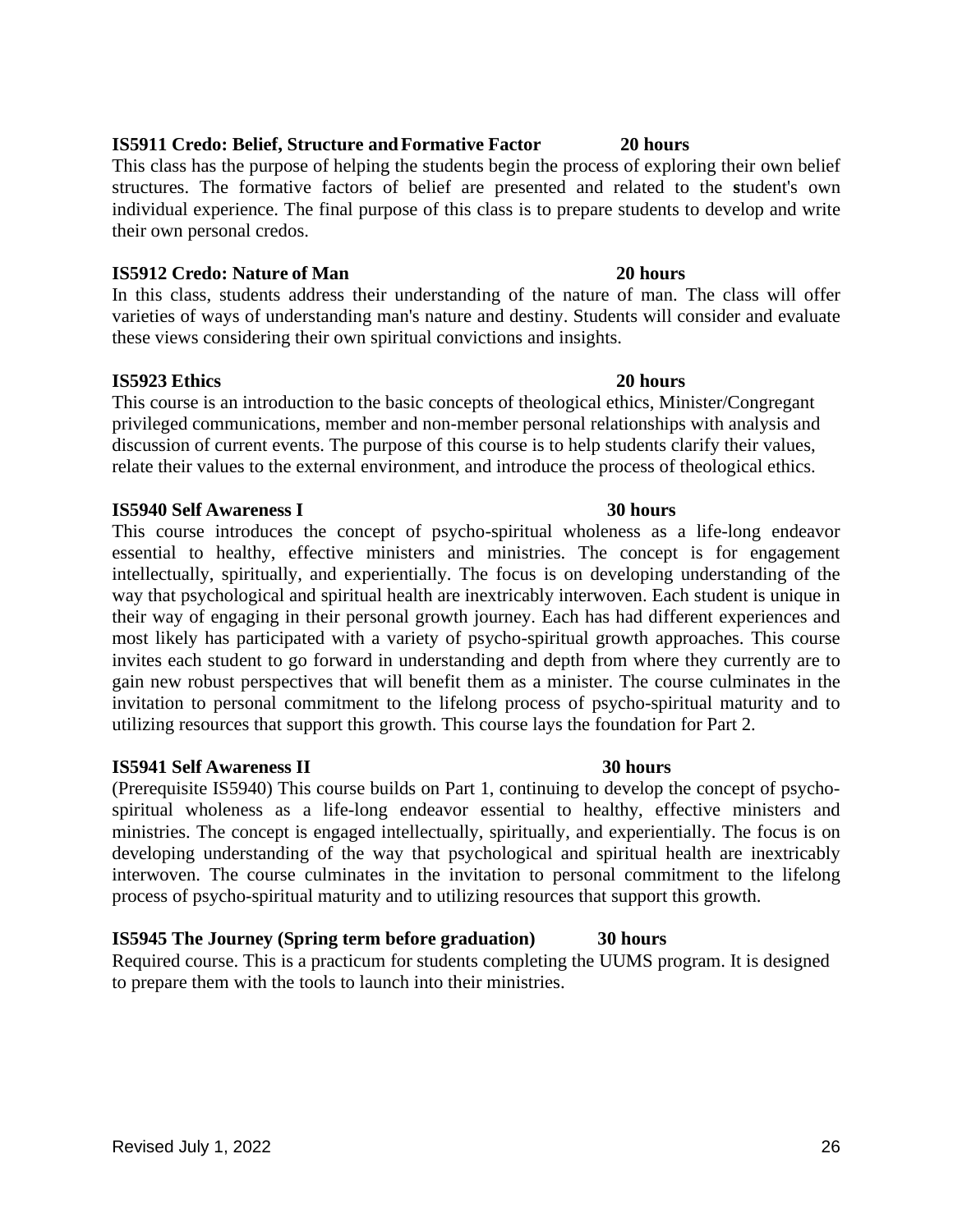initiatives such as "Earth Care" and "Fresh Expressions."

will include the experience of creating a business plan and the study of successful practices of research and marketing to a pioneer market. **MM4207 Trends in Ministry 20 hours** Trends in Ministry The forms of ministry evolve and change over time, so an awareness of

current trends facilitates effective creative expression in ministerial vocation. Students will study key current trends in ministry including traditional and alternative forms of ministry; alternative services and community structures; creative arts in ministry; spiritual social action and delivery mechanisms. Students will explore how to develop new programs and work with existing Unity

be organic as well as academic.

**MM3005 Church Administration 20 hours**

policies, procedures, and skills relevant to financial management. Emphasis will be placed on budgeting, accounting, revenue generation, income tax and debt management.

There are many facets to church administration. This course looks at legal, financial, pitfalls of mishandling, relationships with boards and lay leadership and variations in sizes and conditions of churches. The examples given in the lectures are actual experiences and events. There are opportunities for you to examine and resolve problems that can arise. The course is designed to

**MM 4205 New Church Planting 20 hours**

major concepts and procedures used by city planners and focuses on the analytical tools and methods available in addressing the social, economic, and environmental problems of urban areas. **MM3004 Financial Management for FaithBased Initiatives 30 hours**

This class is designed to provide the student with an overview and understanding of theories,

management. The principles discussed in this course will be used as a foundation for developing

This class focuses on the development, evolution, and theories of urban planning. It considers the

### **MM3001 Management Skills for the 21st Century 20 hours** This course is an introduction to all aspects of business management, including seamless

management skills for contemporary pastoral management.

Students will learn about and engage with uses of technology in ministry. They will explore how their vision of ministry can best be achieved through judicious use of the ever-expanding field of technological innovation.

### **Ministry Management Skills**

**MM1001 Media/Technology for FaithBased Organizations 30 hours**

**MM3003 Planning & Strategies forUrban Ministry 20 hours**

#### A structured experience of planning and pioneering new centers/churches. Students will explore the strategies for starting or renewing a ministry, study-group, satellite, or alternative ministry. It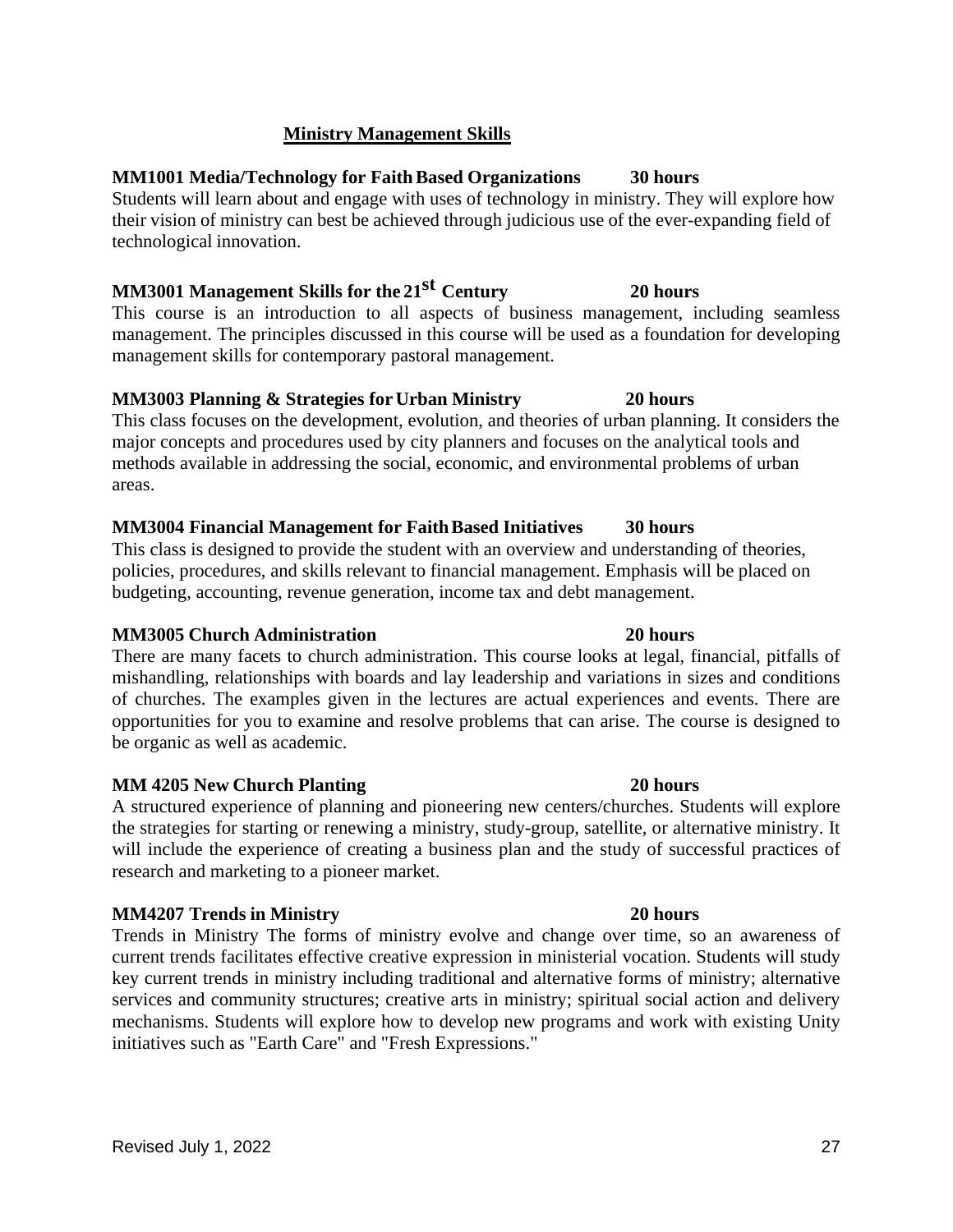#### **MM4208 Ministry Marketing 20 hours**

This course provides an overview of marketing as it applies to ministry and as an application of Unity Principles. The course covers marketing planning, budgeting, evaluating and organization so that students can implement what they've learned right away. In addition, the course focuses on marketing in the digital age – social media marketing, search engine optimization, web page design and tools such as live streaming, YouTube channels and developing congregations and classrooms.Students will explore developing and organizing resources as well as communicating and promoting activities to multiple customer segments.

#### **Internship**

#### **CM4004 Creation of Sunday and Special Services 50 hours**

This class provides guidance in the preparation of successful Sunday Services as well as Special Services. An important objective of worship services is facilitating an experience of the Sacred. Students will examine the various elements of Unity worship services and their function to help attain that objective. Students will also apply these factors to Unity special services - including weddings, baby dedications, memorials, Christmas Eve, Good Friday, Easter, Burning Bowl and White Stone Ceremonies. This class provides students with the opportunity to create a personal portfolio of these services and practice officiating community ceremonies and celebrations.

#### **IS5922 Credo: 20 hours**

This is a Fourth Year Class which is taken in the Internship Year. In this course, the student is encouraged to review and reevaluate his or her credo and articulate how this credo could be implemented in the various aspects of ministry.

#### **UUM5000 Fourth Year Internship/Project 30 hours**

This class is offered in the Spring of the Internship Year prior to Ordination.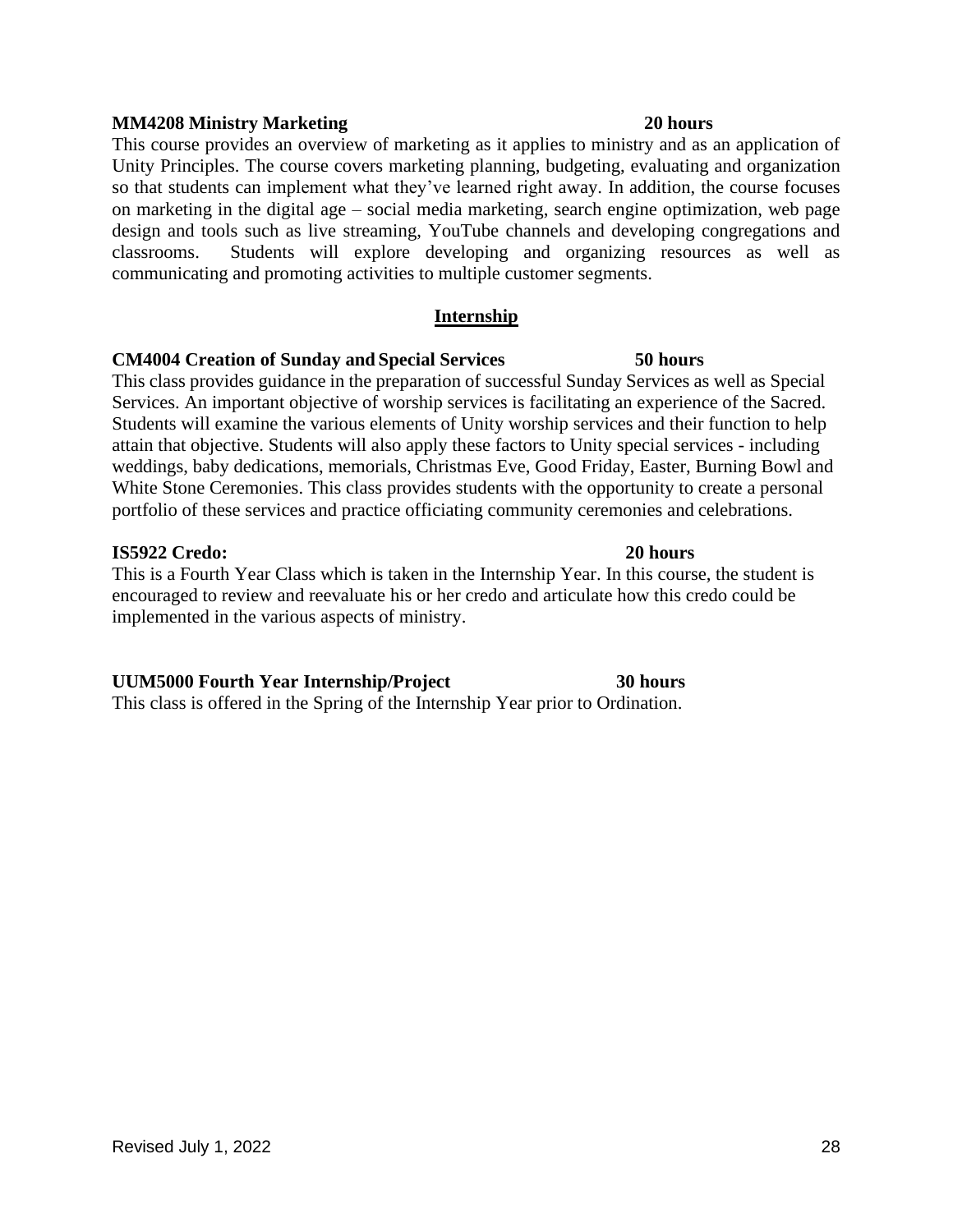### **MINISTERIAL INTERNSHIP (FOURTH YEAR)**

#### **[The following documents can be found on the UUMS website: www.uums.org](http://www.uums.org/)**

- Handbook for Internship in Church Ministry
- Handbook for Spiritual Leader

**Internship Project** - a special project led by each class of Interns builds on the work of the previous class of Interns. These projects support the continued growth and development of UUMS and the UUMS Alumni Association.

For more information, contact the Executive Director; [director@uums.org](mailto:director@uums.org)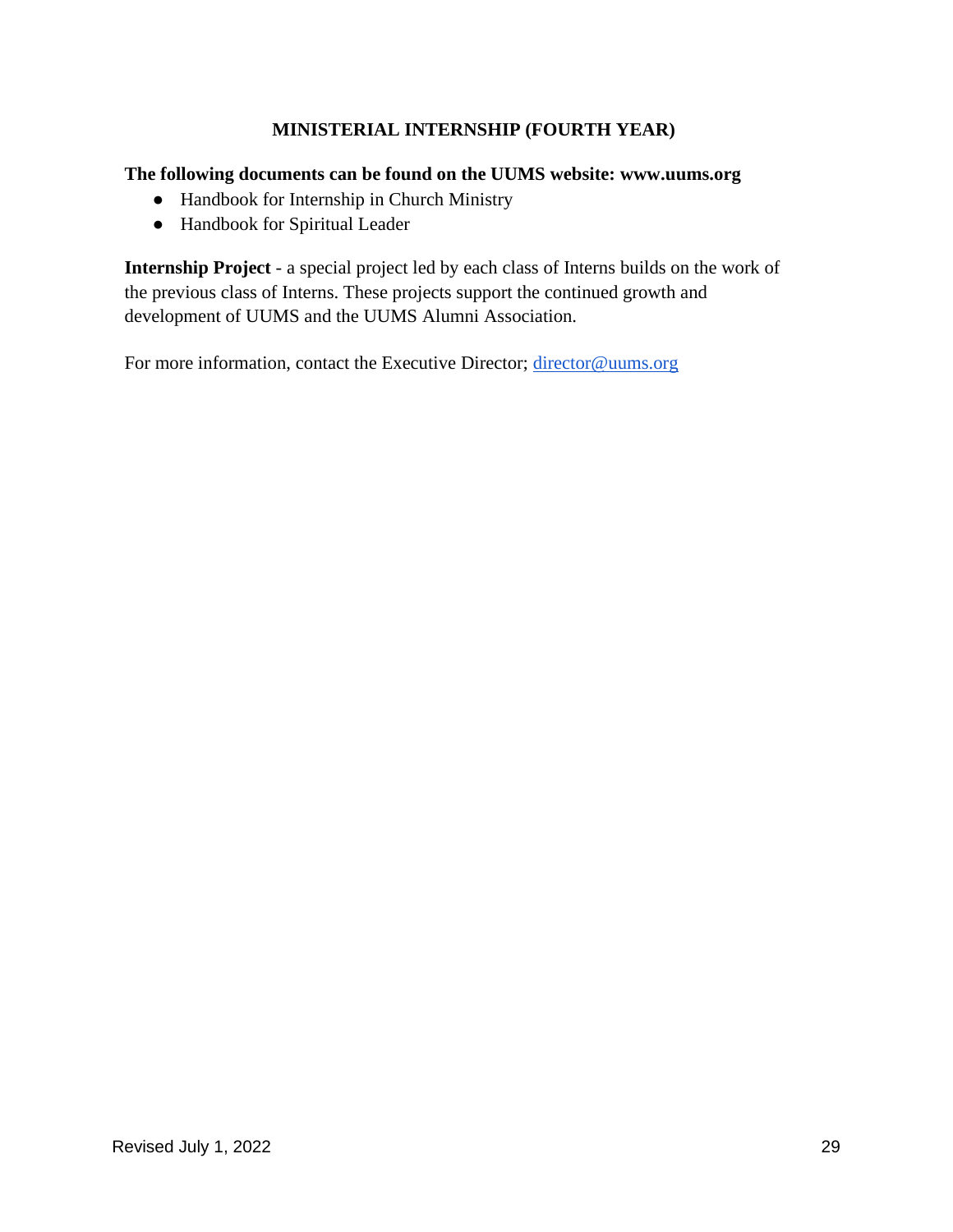#### **Frequently Asked Questions**

#### **What does it cost to attend UUMS? As of April 2020:**

1st Year (Ministerial Preparation Program) Courses: \$150.00 per course

2nd/3rd Year (Ministerial Studies Program) Courses: \$300.00 per course

Audit/Continuing Education Courses: \$50.00 per course

NOTE: You may take up to **five** (5) classes in any given ten-week term. For MPP level, the cost per term is dependent on the number of courses taken. For MSP level, the maximum cost per term is \$900.00 you will pay per course for up to three courses; if you take the maximum number permitted (5), the fourth and fifth course are offered at no additional charge.

#### **Can a student receive financial support from UUMS?**

UUMS offers limited scholarships. These scholarships are under the direction of the UUMS Alumni Association. Check with your Unity Region. Some may offer scholarships as well.

#### **Is it possible to have a new student orientation or interviews before starting class?**

New student orientations are held quarterly or more often as required based on new enrollment.

#### **What are the office hours for the Unity Urban Ministerial School?**

Monday - Thursday 10:00 am - 5:00 pm Eastern Standard Time

#### **Do all 20-hour classes have the same amount of work required, if not, then what are the guidelines?**

Courses are weighted primarily based on workload requirements. UUMS consistently reviews them and makes adjustments as needed.

#### **How can a student ensure they are on target for ordination? If not on target what are the steps to getting back on the path?**

Check with UUMS Registrar and/or UWM Credentialing Office

#### **What is the role of an advisor? Do they help students choose the classes they need?**

Advisors maintain close contact with students and regularly review their status so that adjustments can be made in course offerings. Students are encouraged to consult their advisor and the UUMS registrar and/or Curriculum Coordinator for assistance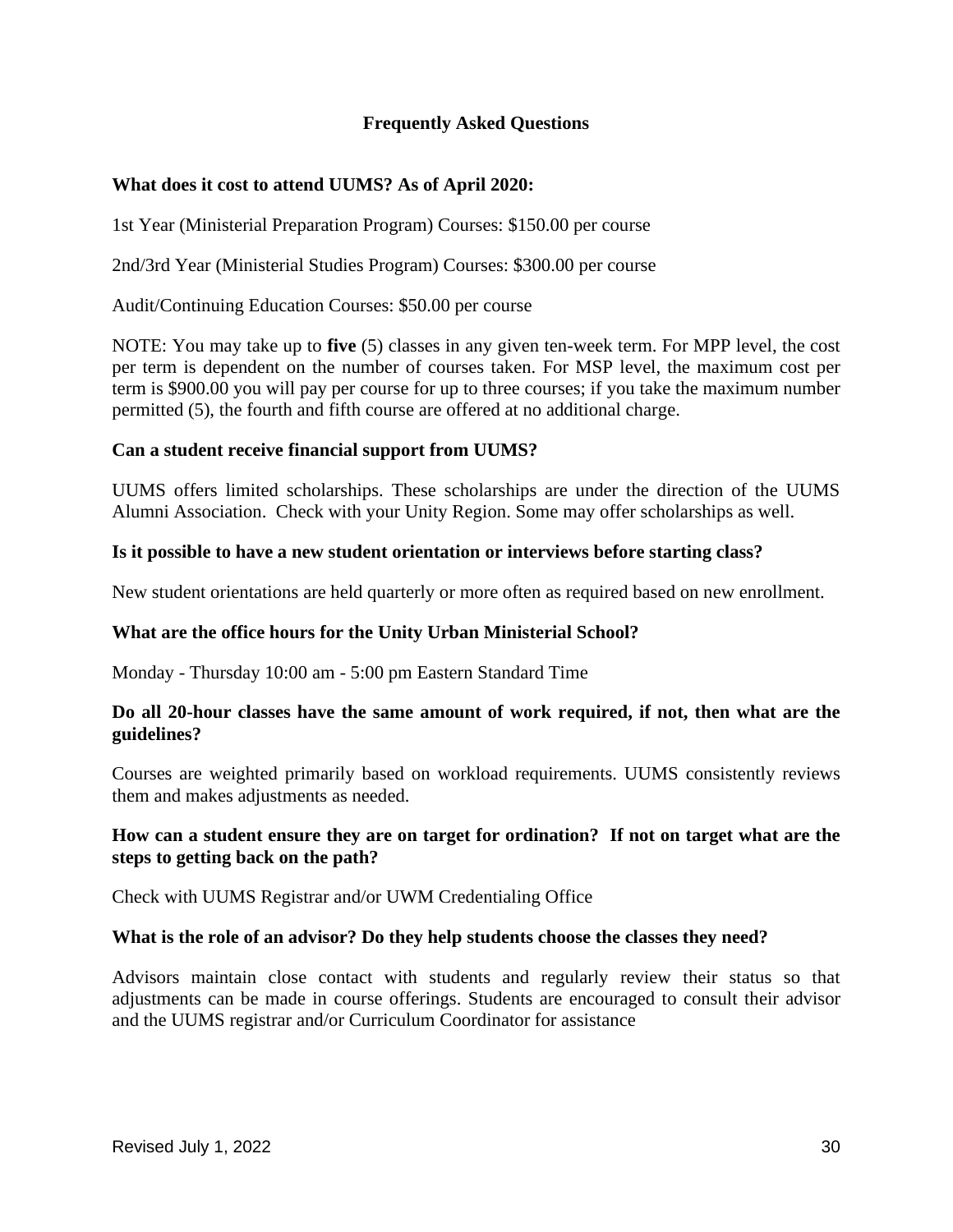#### **What do I do when I don't get timely feedback from either an instructor or an advisor? Who do I contact if the instructor does not give feedback in class each week or post an assignment?**

First, contact the instructor then your Advisor. If that doesn't work, notify the Curriculum Coordinator and finally the Executive Director

#### **How do the staff and students of UUMS get timely updates of changes in the program?**

Communication between students and staff is through email, postings on the UUMS website, and/or phone calls.

#### **How long do I have to make up the work for an "I" grade ?**

Faculty have the option of assigning the grade "I" (Incomplete) where the assignments have not been completed. Students are encouraged to contact the instructor as soon as possible to arrange for completion of assignments.

Incomplete assignments must be made up within five (5) weeks following the end of the term. An additional five weeks may be requested in the event of extenuating circumstances on an individual basis.

### **Are there substantial differences between UUMS and UWSI? What part does UWM play in ordination?**

There are some differences. UUMS classes are asynchronous (Students are not required to be in a classroom setting). They work independently and participate virtually through discussion threads. Weekly deadlines for assignments and other written work (comments, etc.) that directly influence course grades are a key component of the UUMS curriculum.

UWSI requires virtual classroom participation at a specific time each week.

UWM is the credentialing authority for all Unity ministers and licensed Unity teachers. Once students graduate from UUMS or UWSI, it is up to UWM to ordain them.

#### **What is the time limit for an instructor to give a grade?**

Grades are typically submitted to both students and registrar by the end of the week following course completion.

#### **What do I do if I have questions about transcripts or grades?**

Contact the registrar.

#### **How can a student provide additional feedback on course content outside of feedback to the instructor?**